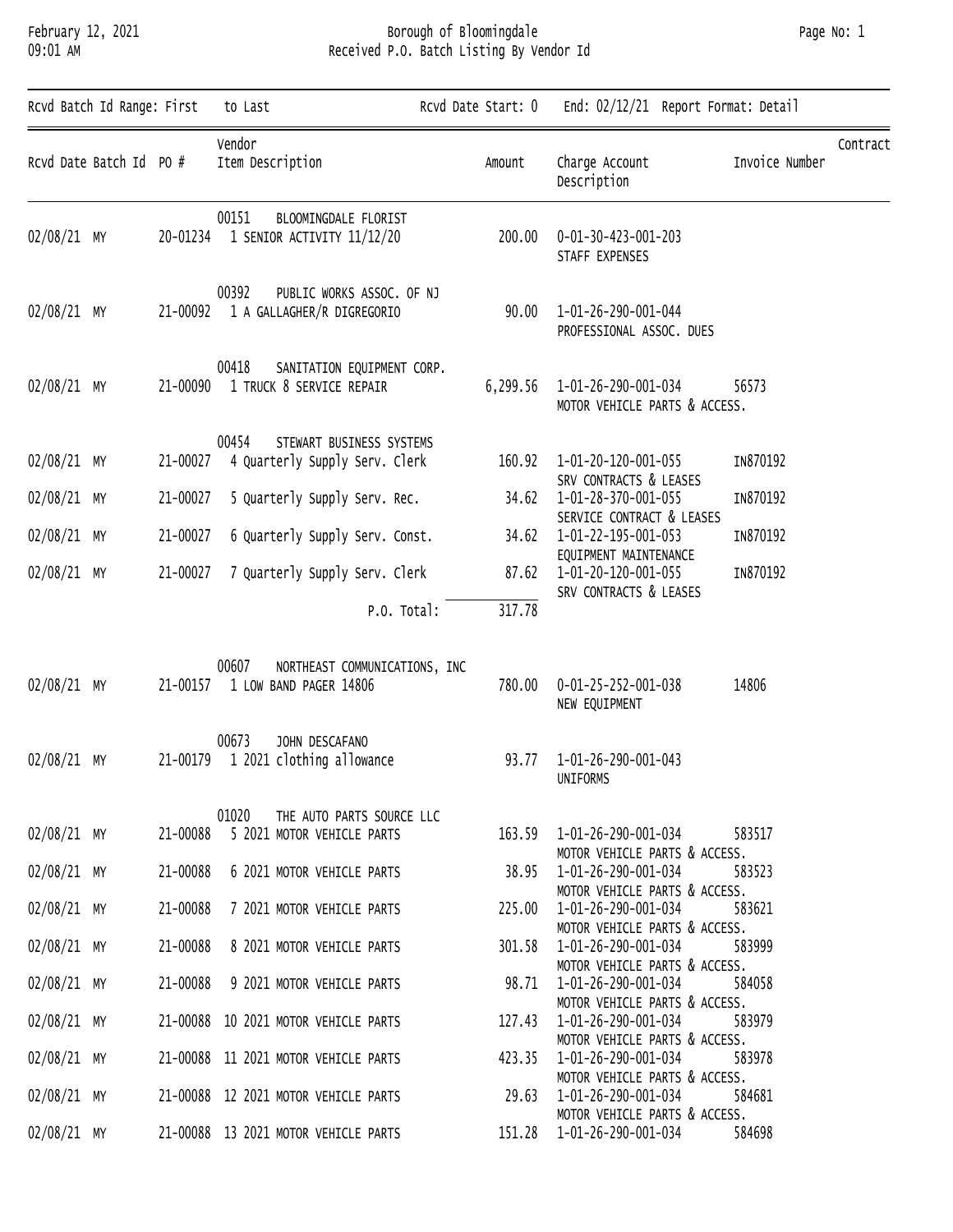#### February 12, 2021 Borough of Bloomingdale Page No: 2 09:01 AM Received P.O. Batch Listing By Vendor Id

| Page No: 2 |  |  |
|------------|--|--|
|------------|--|--|

| Rcvd Date Batch Id PO # |          | Vendor<br>Item Description                                              | Amount              | Charge Account<br>Description                              | Invoice Number | Contract |
|-------------------------|----------|-------------------------------------------------------------------------|---------------------|------------------------------------------------------------|----------------|----------|
| 02/08/21 MY             |          | 21-00088 14 2021 MOTOR VEHICLE PARTS                                    | 21.98               | MOTOR VEHICLE PARTS & ACCESS.<br>1-01-26-290-001-034       | 585201         |          |
|                         |          |                                                                         |                     | MOTOR VEHICLE PARTS & ACCESS.                              |                |          |
| 02/08/21 MY             |          | 21-00088 15 2021 MOTOR VEHICLE PARTS                                    | 59.88               | 1-01-26-290-001-034                                        | 584756         |          |
| 02/08/21 MY             |          | 21-00088 16 2021 MOTOR VEHICLE PARTS                                    | 34.48               | MOTOR VEHICLE PARTS & ACCESS.<br>1-01-26-290-001-034       | 585254         |          |
|                         |          |                                                                         |                     | MOTOR VEHICLE PARTS & ACCESS.                              |                |          |
| 02/08/21 MY             |          | 21-00088 17 2021 MOTOR VEHICLE PARTS                                    | 89.12               | 1-01-26-290-001-034                                        | 585252         |          |
| 02/08/21 MY             |          | 21-00088 18 2021 MOTOR VEHICLE PARTS                                    | 559.60              | MOTOR VEHICLE PARTS & ACCESS.<br>1-01-26-290-001-034       | 585751         |          |
|                         |          |                                                                         |                     | MOTOR VEHICLE PARTS & ACCESS.                              |                |          |
| 02/08/21 MY             |          | 21-00088 19 2021 MOTOR VEHICLE PARTS                                    |                     | 266.12  1-01-25-240-001-026                                | 583427         |          |
| 02/08/21 MY             |          | 21-00088 20 2021 MOTOR VEHICLE PARTS                                    |                     | MAINTENANCE OF OTHER EQUIP.<br>402.61  1-01-25-240-001-026 | 583530         |          |
|                         |          |                                                                         |                     | MAINTENANCE OF OTHER EQUIP.                                |                |          |
| 02/08/21 MY             |          | 21-00088 21 2021 MOTOR VEHICLE PARTS                                    | 106.65              | 1-01-25-240-001-026                                        | 584328         |          |
| 02/08/21 MY             |          | 21-00088 22 2021 MOTOR VEHICLE PARTS                                    |                     | MAINTENANCE OF OTHER EQUIP.<br>66.00-1-01-25-240-001-026   | 584768         |          |
|                         |          |                                                                         |                     | MAINTENANCE OF OTHER EQUIP.                                |                |          |
| 02/08/21 MY             |          | 21-00088 23 2021 MOTOR VEHICLE PARTS                                    | 16.08               | 1-01-27-340-001-051                                        | 585101         |          |
|                         |          |                                                                         |                     | VEHICLE EXPENSE/REPAIR                                     |                |          |
| 02/08/21 MY             |          | 21-00088 24 2021 MOTOR VEHICLE PARTS                                    |                     | 213.12  1-01-27-340-001-051<br>VEHICLE EXPENSE/REPAIR      | 584941         |          |
| 02/08/21 MY             |          | 21-00088 25 2021 MOTOR VEHICLE PARTS                                    |                     | 169.32  1-01-25-265-001-024                                | 584371         |          |
|                         |          | P.O. Total:                                                             | 3,432.48            | MOTOR VEHICLE PARTS                                        |                |          |
|                         |          |                                                                         |                     |                                                            |                |          |
|                         |          |                                                                         |                     |                                                            |                |          |
| 02/08/21 MY             |          | 01079<br>SNAP ON EQUIPMENT<br>20-01197 1 REPAIR AND INSPEC-SERVICE CALL |                     | 244.00  0-01-26-290-001-026                                | ARS/14543438   |          |
|                         |          |                                                                         |                     | MAINTENANCE OF OTHER EQUIP.                                |                |          |
|                         |          |                                                                         |                     |                                                            |                |          |
| 02/08/21 MY             |          | 01369 MALANGA'S TOWING SERVICE<br>20-01426 1 tow truck                  | 100.00              | 0-01-26-290-001-026                                        | 24982          |          |
|                         |          |                                                                         |                     | MAINTENANCE OF OTHER EQUIP.                                |                |          |
| $02/08/21$ MY           | 20-01426 | 2 tow truck 687                                                         | 150.00              | 1-01-26-290-001-026                                        | 25544          |          |
|                         |          | P.O. Total:                                                             | 250.00              | MAINTENANCE OF OTHER EQUIP.                                |                |          |
|                         |          |                                                                         |                     |                                                            |                |          |
|                         |          | R & M HARDWARE CO.<br>01377                                             |                     |                                                            |                |          |
| 02/08/21 MY             | 21-00094 | 2 2021 HARDWARE SUPPLIES                                                |                     | 30.93 1-01-26-310-001-024                                  | B64225         |          |
|                         |          |                                                                         |                     | CLEANING & MAINTENANCE                                     |                |          |
| 02/08/21 MY             | 21-00094 | 3 2021 HARDWARE SUPPLIES SNOW                                           | 338.49              | 1-01-26-310-001-024<br>CLEANING & MAINTENANCE              | D102857        |          |
| 02/08/21 MY             | 21-00094 | 4 2021 HARDWARE SUPPLIES SNOW                                           | 103.92              | 1-01-26-310-001-024                                        | B64824         |          |
|                         |          |                                                                         |                     | CLEANING & MAINTENANCE                                     |                |          |
| $02/08/21$ MY           | 21-00094 | 5 2021 HARDWARE SUPPLIES SNOW                                           | 237.96              | 1-01-26-310-001-024<br>CLEANING & MAINTENANCE              | D102737        |          |
|                         |          | P.O. Total:                                                             | $\overline{7}11.30$ |                                                            |                |          |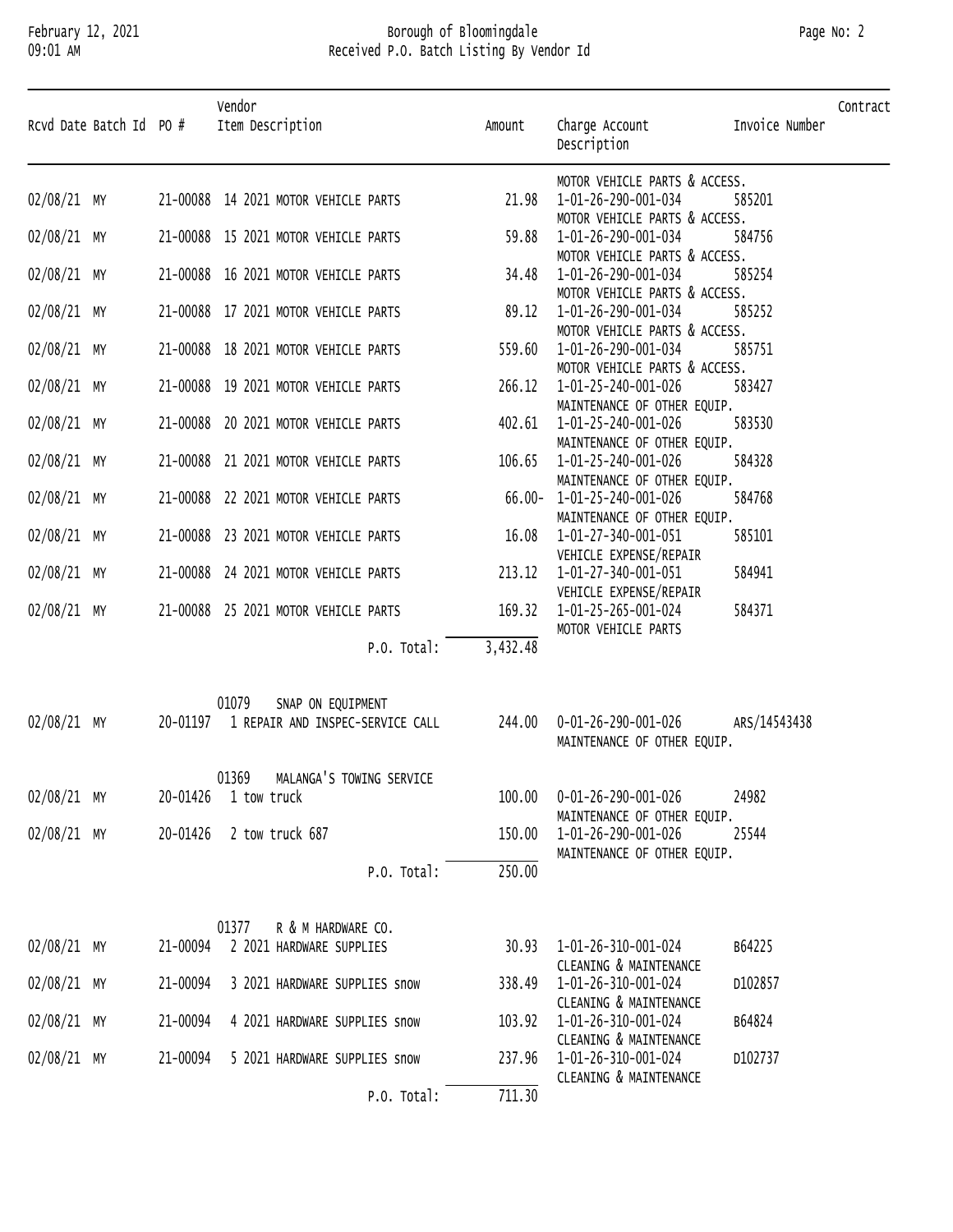#### February 12, 2021 Borough of Bloomingdale Page No: 3 09:01 AM Received P.O. Batch Listing By Vendor Id

| Rcvd Date Batch Id PO # |          | Vendor<br>Item Description                                               | Amount    | Charge Account<br>Description                                            | Invoice Number | Contract |
|-------------------------|----------|--------------------------------------------------------------------------|-----------|--------------------------------------------------------------------------|----------------|----------|
| 02/08/21 MY             | 20-01250 | 01463<br>DARMOFALSKI ENGINEERING INC<br>7 HAMILTON STREET ROAD/WATER/SEW | 12,375.00 | C-04-55-883-20B-200<br>HAMILTON ST SEC 20                                | 18125          |          |
| 02/08/21 MY             |          | 01463<br>DARMOFALSKI ENGINEERING INC<br>20-01251 4 UNION AVE SIDEWALKS   | 4,250.00  | C-04-55-883-20B-650<br>UNION AVE SIDEWALKS SEC 20                        | 18126          |          |
| 02/08/21 MY             | 21-00177 | 01463<br>DARMOFALSKI ENGINEERING INC<br>1 BOROUGH HALL ROOF              | 1,175.00  | C-04-55-884-20E-301<br>SECTION 20                                        | 18127          |          |
| 02/08/21 MY             | 21-00177 | 2 ROAD RESURFACING                                                       | 275.00    | C-04-55-883-20B-400                                                      | 18128          |          |
| 02/08/21 MY             | 21-00177 | 3 STORMWATER                                                             | 1,000.00  | ROAD SECTION 20<br>0-01-20-165-001-028<br>OTHER PROF. & SPECIAL SERVICES | 18129          |          |
|                         |          | P.O. Total:                                                              | 2,450.00  |                                                                          |                |          |
| 02/08/21 MY             |          | MONTAGUE TOOL & SUPPLY CO., INC<br>01630<br>20-00991 2 hackzall kit      | 199.00    | 0-01-26-290-001-038<br>NEW EQUIPMENT                                     | 0151993-02     |          |
| 02/08/21 MY             | 21-00020 | JIMMY'S WORK WEAR<br>02039<br>6 2020 CLOTHING                            | 194.98    | 0-01-26-290-001-043<br><b>UNIFORMS</b>                                   | ULOW           |          |
| 02/08/21 MY             | 21-00097 | 02128<br>OUTSTANDING SERVICE CO INC<br>1 CHECK TANKS & TREATMENT         | 111.90    | 1-01-26-290-001-254<br>SERVICE CONTRACTS & LEASES                        | 7063           |          |
| 02/08/21 MY             | 21-00099 | 02265<br>AMERICAN HOSE & HYDRAULIC INC<br>1 RELIEF VALVE & PUMPSHOP      | 150.96    | 1-01-26-290-001-034<br>MOTOR VEHICLE PARTS & ACCESS.                     | 109594         |          |
|                         |          | 03713<br>MR.JOHNNY                                                       |           |                                                                          |                |          |
| 02/08/21 MY             | 21-00012 | 2 2021 MONTHLY SITE SERVICE                                              |           | 120.35 T-16-56-851-001-802<br>RECREATION PROJECT                         | 6117655        |          |
| 02/08/21 MY             | 21-00012 | 3 2021 MONTHLY SITE SERVICE                                              | 83.00     | T-16-56-851-001-802                                                      | 6117656        |          |
| 02/08/21 MY             | 21-00012 | 4 2021 MONTHLY SITE SERVICE                                              | 83.00     | RECREATION PROJECT<br>T-16-56-851-001-802<br>RECREATION PROJECT          | 6117657        |          |
| 02/08/21 MY             | 21-00012 | 5 2021 MONTHLY SITE SERVICE                                              | 120.35    | T-16-56-851-001-802                                                      | 6117658        |          |
| 02/08/21 MY             | 21-00012 | 6 2021 MONTHLY SITE SERVICE                                              | 120.35    | RECREATION PROJECT<br>T-16-56-851-001-802                                | 6098898        |          |
| 02/08/21 MY             | 21-00012 | 7 2021 MONTHLY SITE SERVICE                                              | 83.00     | RECREATION PROJECT<br>T-16-56-851-001-802                                | 6098899        |          |
| 02/08/21 MY             | 21-00012 | 8 2021 MONTHLY SITE SERVICE                                              | 83.00     | RECREATION PROJECT<br>T-16-56-851-001-802                                | 6098900        |          |
| 02/08/21 MY             | 21-00012 | 9 2021 MONTHLY SITE SERVICE                                              |           | RECREATION PROJECT<br>120.35 T-16-56-851-001-802<br>RECREATION PROJECT   | 6098901        |          |
|                         |          |                                                                          |           |                                                                          |                |          |

P.O. Total: 813.40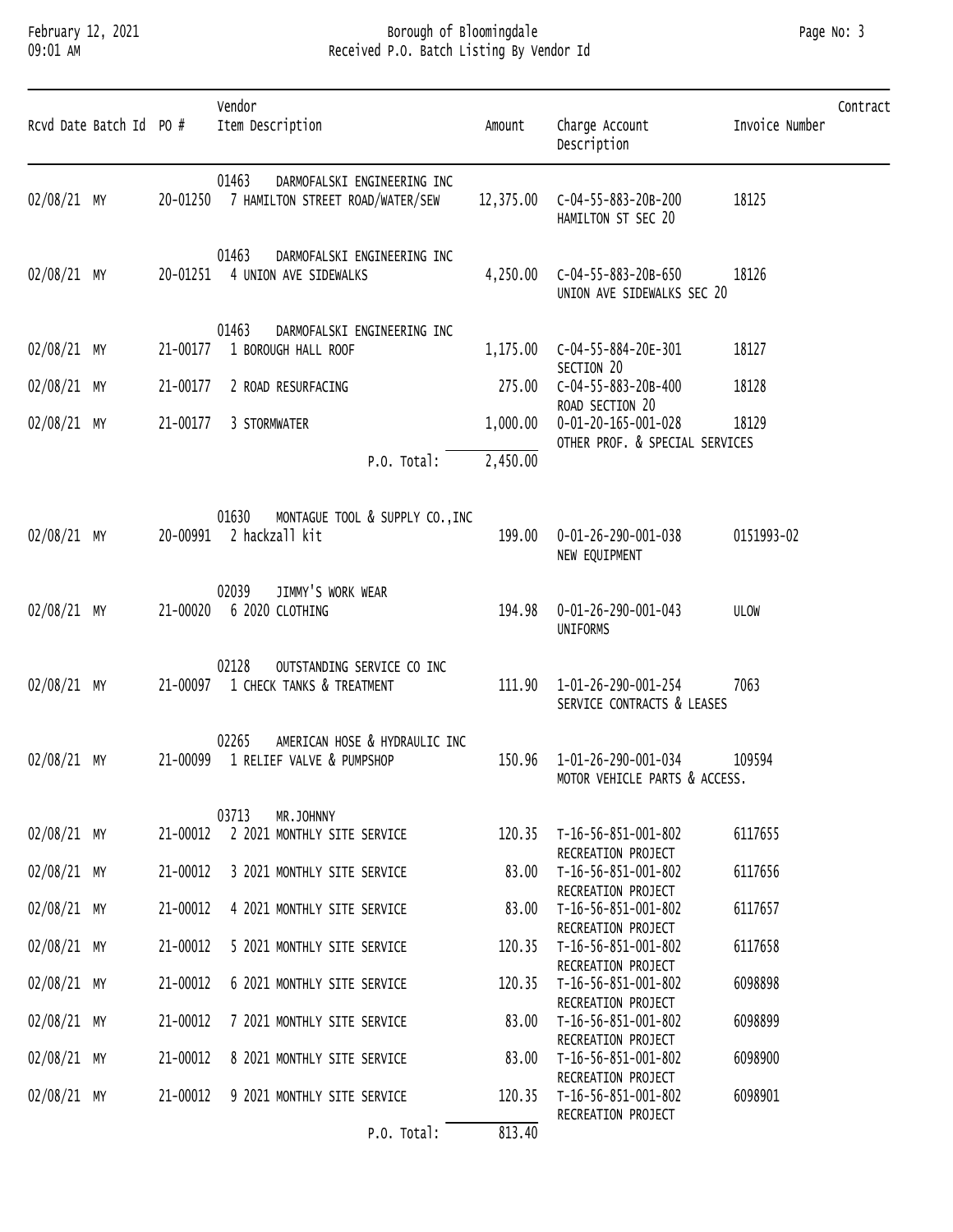# February 12, 2021 Borough of Bloomingdale Page No: 4 09:01 AM Received P.O. Batch Listing By Vendor Id

| Rcvd Date Batch Id PO # |          | Vendor<br>Item Description                                                      | Amount   | Charge Account<br>Description                         | Invoice Number | Contract |
|-------------------------|----------|---------------------------------------------------------------------------------|----------|-------------------------------------------------------|----------------|----------|
|                         |          | 03786<br>SERVICE SUPPLY, LLC                                                    |          |                                                       |                |          |
| 02/08/21 MY             |          | 20-01430 1 alum                                                                 | 27.60    | 0-01-26-290-001-034<br>MOTOR VEHICLE PARTS & ACCESS.  | 77641          |          |
| 02/08/21 MY             | 20-01430 | 2 bombs                                                                         | 71.30    | 0-01-26-290-001-034<br>MOTOR VEHICLE PARTS & ACCESS.  | 77615          |          |
| $02/08/21$ MY           | 20-01430 | 3 rivet tool                                                                    | 275.00   | 0-01-26-290-001-034                                   | 77614          |          |
| 02/08/21 MY             | 20-01430 | 4 wheel nut                                                                     | 46.00    | MOTOR VEHICLE PARTS & ACCESS.<br>0-01-26-290-001-034  | 77567          |          |
|                         |          | P.O. Total:                                                                     | 419.90   | MOTOR VEHICLE PARTS & ACCESS.                         |                |          |
|                         |          | 04010<br>E.M. GRANT                                                             |          |                                                       |                |          |
| 02/08/21 MY             | 20-01429 | 1 SOFTWARE MAINT FOR GASBOY                                                     | 2,495.00 | 0-01-26-290-001-028<br>OTHER PROF. & SPECIAL SERVICES | 6947           |          |
| 02/08/21 MY             | 20-01429 | 2 AVALAN WIRELESS 900 PAIR                                                      | 1,452.75 | 1-01-26-290-001-028<br>OTHER PROF. & SPECIAL SERVICES | 6965           |          |
|                         |          | P.O. Total:                                                                     | 3,947.75 |                                                       |                |          |
| 02/08/21 MY             |          | 04127<br>ARROW ELEVATOR INCORPORATED<br>21-00011 2 MONTHLY ELEVATOR MAINTENANCE | 251.00   | 1-01-26-310-001-055<br>SERVICE CONTRACTS AND LEASES   | 98763          |          |
| 02/08/21 MY             | 21-00034 | 04286<br>JOHN WEGELE<br>5 2021 water lic                                        | 1,250.00 | 1-09-55-501-001-028<br>PROFESSIONAL SERVICES          | MAR 21         |          |
|                         |          | 04322<br>ABARB PEST SERVICES INC                                                |          | 349.72  1-01-26-310-001-024                           | 113685         |          |
| 02/08/21 MY             |          | 21-00128 2 2021 QUARTERLY SERVICE CONSTR                                        |          | CLEANING & MAINTENANCE                                |                |          |
| 02/08/21 MY             | 21-00128 | 3 2021 QUARTERLY SERVICE BORO H                                                 | 392.40   | 1-01-26-310-001-024<br>CLEANING & MAINTENANCE         | 112454         |          |
| 02/08/21 MY             | 21-00128 | 4 2021 QUARTERLY SERVICE FIRE                                                   | 426.50   | 1-01-26-310-001-024<br>CLEANING & MAINTENANCE         | 264679         |          |
|                         |          | P.O. Total:                                                                     | 1,168.62 |                                                       |                |          |
| 02/08/21 MY             |          | 04376<br>TAYLOR COMMUNICATION<br>21-00072 1 Carbonless Court Mailers(1400)      | 154.00   | 1-01-43-490-001-036<br>OFFICE SUPPLIES                | V8992851       |          |
| 02/08/21 MY             | 21-00182 | 04416<br>DORSEY & SEMRAU<br>3 2021 SERVICES                                     | 340.80   | 1-01-20-155-001-028<br>OTHER PROF. & SPECIAL SERVICES | 16749          |          |
|                         |          | 04692<br>CCP INDUSTRIES INC                                                     |          |                                                       |                |          |
| 02/08/21 MY             | 21-00051 | 2 2021 supplies                                                                 | 65.35    | 1-01-26-290-001-038<br>NEW EQUIPMENT                  | IN02697637     |          |
| 02/08/21 MY             | 21-00051 | 3 2021 supplies                                                                 | 181.66   | 1-01-26-290-001-038                                   | IN02695183     |          |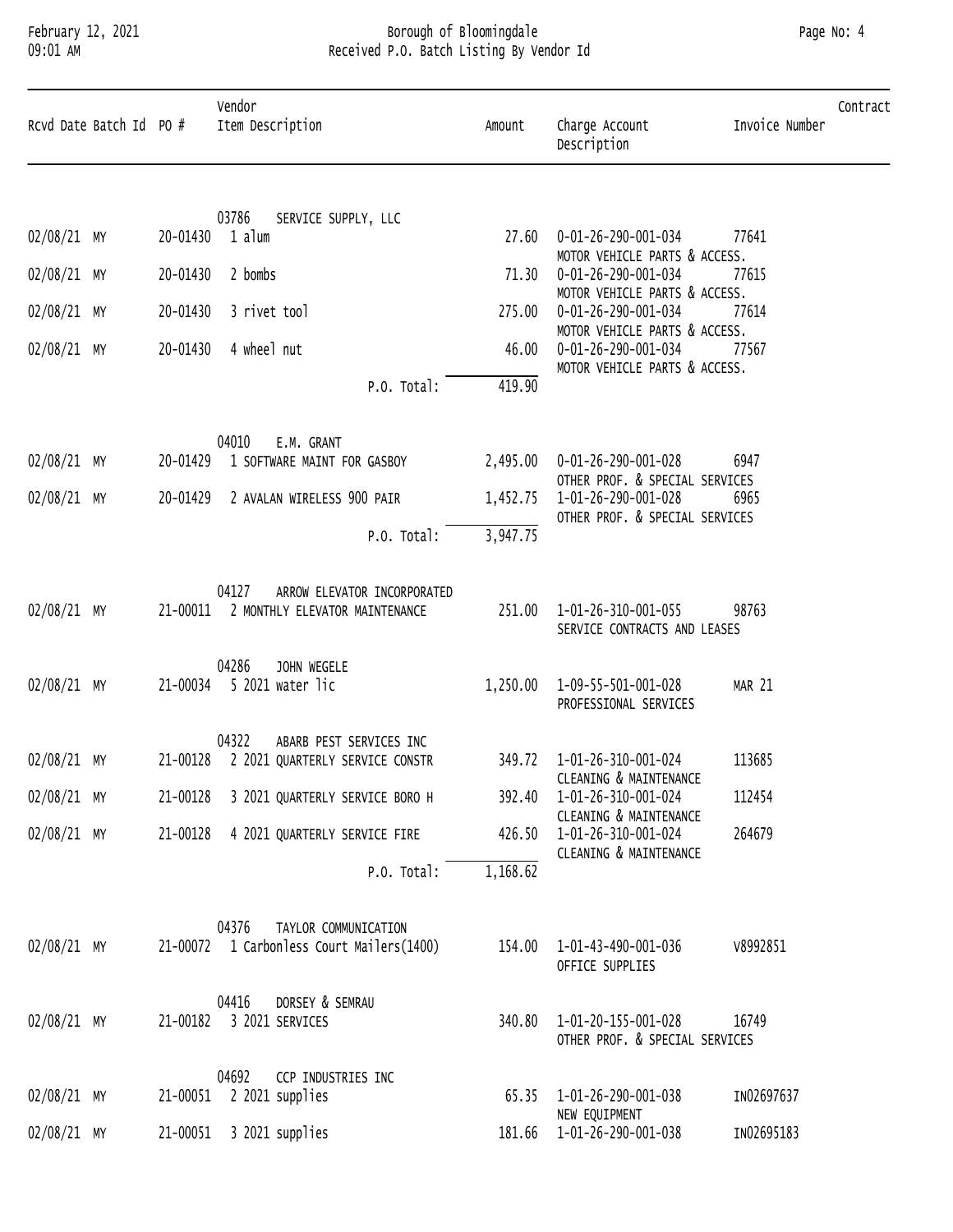### February 12, 2021 Borough of Bloomingdale Page No: 5 09:01 AM Received P.O. Batch Listing By Vendor Id

|             | Rcvd Date Batch Id PO # |                                      | vendor<br>Item Description                                                                              | Amount                             | Charge Account<br>Description                             | CONTRACT<br>Invoice Number |
|-------------|-------------------------|--------------------------------------|---------------------------------------------------------------------------------------------------------|------------------------------------|-----------------------------------------------------------|----------------------------|
| 02/08/21 MY |                         | 21-00051                             | 4 2021 supplies<br>P.O. Total:                                                                          | 280.40<br>527.41                   | NEW EQUIPMENT<br>1-01-26-290-001-038<br>NEW EQUIPMENT     | IN02702500                 |
| 02/08/21 MY |                         |                                      | 05024<br>MARLIN LEASING CORP.<br>21-00022 2 Leasing of Postbase 20 Mailing                              | 186.00                             | 1-01-20-120-001-055<br>SRV CONTRACTS & LEASES             | 18672544                   |
| 02/08/21 MY |                         |                                      | 05029<br>CERTIFIED LABORATORIES<br>20-01425 1 poly premalube                                            | 451.64                             | 0-01-26-290-001-034<br>MOTOR VEHICLE PARTS & ACCESS.      | 7209244                    |
| 02/08/21 MY |                         | 21-00017                             | 05106<br>BLOOMINGDALE PLAZA ASSOC, LLC<br>4 rental 2021                                                 | 2,730.00                           | 1-01-28-370-001-055<br>SERVICE CONTRACT & LEASES          | 03-2021                    |
| 02/08/21 MY |                         |                                      | 05300<br>UNIFIRST-FIRST AID CORP.<br>21-00064 2 1st aid supplies                                        | 45.00                              | 1-01-26-310-001-056<br>FIRST AID SUPPLIES                 | D675281                    |
| 02/08/21 MY |                         |                                      | 21-00064 3 1st aid supplies<br>P.O. Total:                                                              | 20.20<br>65.20                     | 1-01-26-310-001-056<br>FIRST AID SUPPLIES                 | D675280                    |
| 02/08/21 MY |                         | 21-00040<br>Total for Date: 02/08/21 | 05966<br>CME ASSOCIATES INC<br>2 TOWN CENTER PLAN 2021<br>Total for Batch: MY<br>Total for All Batches: | 8,869.75<br>53,326.20<br>53,326.20 | 1-01-20-100-001-260<br>TOWN CENTER PLAN                   | 274665                     |
| 02/09/21 MY |                         |                                      | 00002<br>B'DLE BOARD OF EDUCATION<br>21-00198 1 FEBRUARY 2021 TAXES                                     |                                    | 1,491,981.33  1-01-55-001-001-601<br>School Taxes Payable | 02-2021                    |
| 02/09/21 MY |                         |                                      | 00107<br>ACU-DATA BUSINESS PRODUCT<br>21-00123 1 BUSINESS CARDS - ADMIN                                 |                                    | 75.00  1-01-20-100-001-036<br>OFFICE SUPPLIES             |                            |
| 02/09/21 MY |                         |                                      | 00111<br>PASSAIC VALLEY WATER COMM<br>20-00391 14 water for 2020 DEC                                    | 41,129.20                          | 0-09-55-501-001-233<br><b>BULK WATER</b>                  | 16116                      |
| 02/09/21 MY |                         |                                      | 20-00391 15 water for 2020 NOV<br>P.O. Total:                                                           | 35,773.24<br>76,902.44             | 0-09-55-501-001-233<br><b>BULK WATER</b>                  | 16031                      |

00111 PASSAIC VALLEY WATER COMM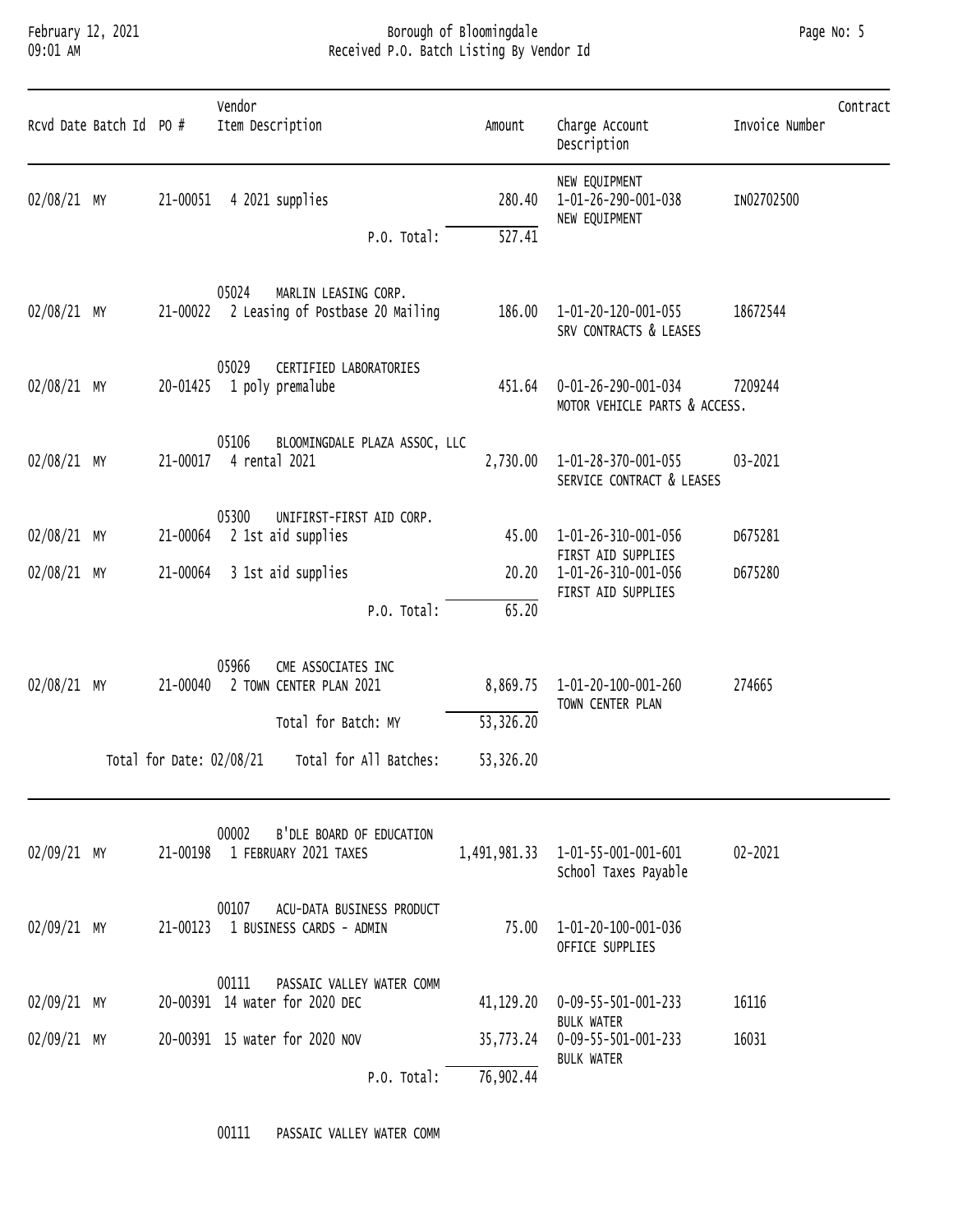### February 12, 2021 Borough of Bloomingdale Page No: 6 09:01 AM Received P.O. Batch Listing By Vendor Id

| Page No: 6 |  |  |
|------------|--|--|
|------------|--|--|

| Rcvd Date Batch Id PO # |          | Vendor<br>Item Description            | Amount    | Charge Account                                      | Contract<br>Invoice Number |
|-------------------------|----------|---------------------------------------|-----------|-----------------------------------------------------|----------------------------|
|                         |          |                                       |           | Description                                         |                            |
| 02/09/21 MY             | 20-00968 | 6 ELEC CHARGES 2020 - MAY             | 4,841.01  | 0-09-55-501-001-024<br>ELECTRIC THRU PVWC           | 16086                      |
| 02/09/21 MY             | 20-00968 | 7 ELEC CHARGES 2020 - JUNE            | 4,991.12  | 0-09-55-501-001-024<br>ELECTRIC THRU PVWC           | 16084                      |
| 02/09/21 MY             | 20-00968 | 8 ELEC CHARGES 2020 - JULY            | 4,212.59  | 0-09-55-501-001-024<br>ELECTRIC THRU PVWC           | 16082                      |
| 02/09/21 MY             | 20-00968 | 9 ELEC CHARGES 2020 - AUG             | 4,256.16  | 0-09-55-501-001-024<br>ELECTRIC THRU PVWC           | 16080                      |
| 02/09/21 MY             |          | 20-00968 10 ELEC CHARGES 2020 - SEPT  | 2,986.43  | 0-09-55-501-001-024<br>ELECTRIC THRU PVWC           | 16078                      |
| 02/09/21 MY             |          | 20-00968 11 ELEC CHARGES 2020 - OCT   |           | 2,234.55  0-09-55-501-001-024<br>ELECTRIC THRU PVWC | 16076                      |
|                         |          | P.O. Total:                           | 23,521.86 |                                                     |                            |
|                         |          | 00133<br>BAKER & TAYLOR BOOKS W510486 |           |                                                     |                            |
| 02/09/21 MY             |          | 20-01030 17 OCTOBER-DECEMBER BOOKS    | 74.94     | 0-01-29-390-001-208<br><b>BOOKS</b>                 | 5016648670                 |
| 02/09/21 MY             |          | 20-01030 18 OCTOBER-DECEMBER BOOKS    | 16.31     | 0-01-29-390-001-208<br><b>BOOKS</b>                 | 5016661134                 |
| 02/09/21 MY             |          | 20-01030 19 OCTOBER-DECEMBER BOOKS    | 102.22    | 0-01-29-390-001-208<br><b>BOOKS</b>                 | 5016639324                 |
| 02/09/21 MY             |          | 20-01030 20 OCTOBER-DECEMBER BOOKS    | 10.83     | 0-01-29-390-001-208<br><b>BOOKS</b>                 | 5016674020                 |
|                         |          | P.O. Total:                           | 204.30    |                                                     |                            |
|                         |          | 00133<br>BAKER & TAYLOR BOOKS W510486 |           |                                                     |                            |
| 02/09/21 MY             |          | 20-01106 2 DECEMBER BOOKS             | 433.04    | 0-01-29-390-001-208<br><b>BOOKS</b>                 | 5016674021                 |
|                         |          | 00133<br>BAKER & TAYLOR BOOKS W510486 |           |                                                     |                            |
| 02/09/21 MY             |          | 21-00105 2 Auto Yours Titles          |           | 33.17  1-01-29-390-001-208<br><b>BOOKS</b>          | 5016648669                 |
| 02/09/21 MY             |          | 21-00105 3 Auto Yours Titles          | 64.05     | 1-01-29-390-001-208<br><b>BOOKS</b>                 | 5016661133                 |
| 02/09/21 MY             | 21-00105 | 4 Auto Yours Titles                   |           | 32.61  1-01-29-390-001-208<br><b>BOOKS</b>          | 5016639323                 |
| 02/09/21 MY             |          | 21-00105 5 Auto Yours Titles          |           | 32.62  1-01-29-390-001-208<br><b>BOOKS</b>          | 5016674019                 |
|                         |          | P.O. Total:                           | 162.45    |                                                     |                            |
|                         |          | 00162<br>BRODART COMPANY              |           |                                                     |                            |
| 02/09/21 MY             |          | 20-01401 2 PRESERVATION OF HISTORY    |           | 287.39  0-01-29-390-001-217<br>OFFICE SUPPLIES      | 572574                     |
| $02/09/21$ MY           |          | 20-01401 3 PRESERVATION OF HISTORY    | 68.45     | 0-01-29-390-001-217<br>OFFICE SUPPLIES              | 573184                     |
|                         |          | P.O. Total:                           | 355.84    |                                                     |                            |

00444 NORTH JERSEY MEDIA GROUP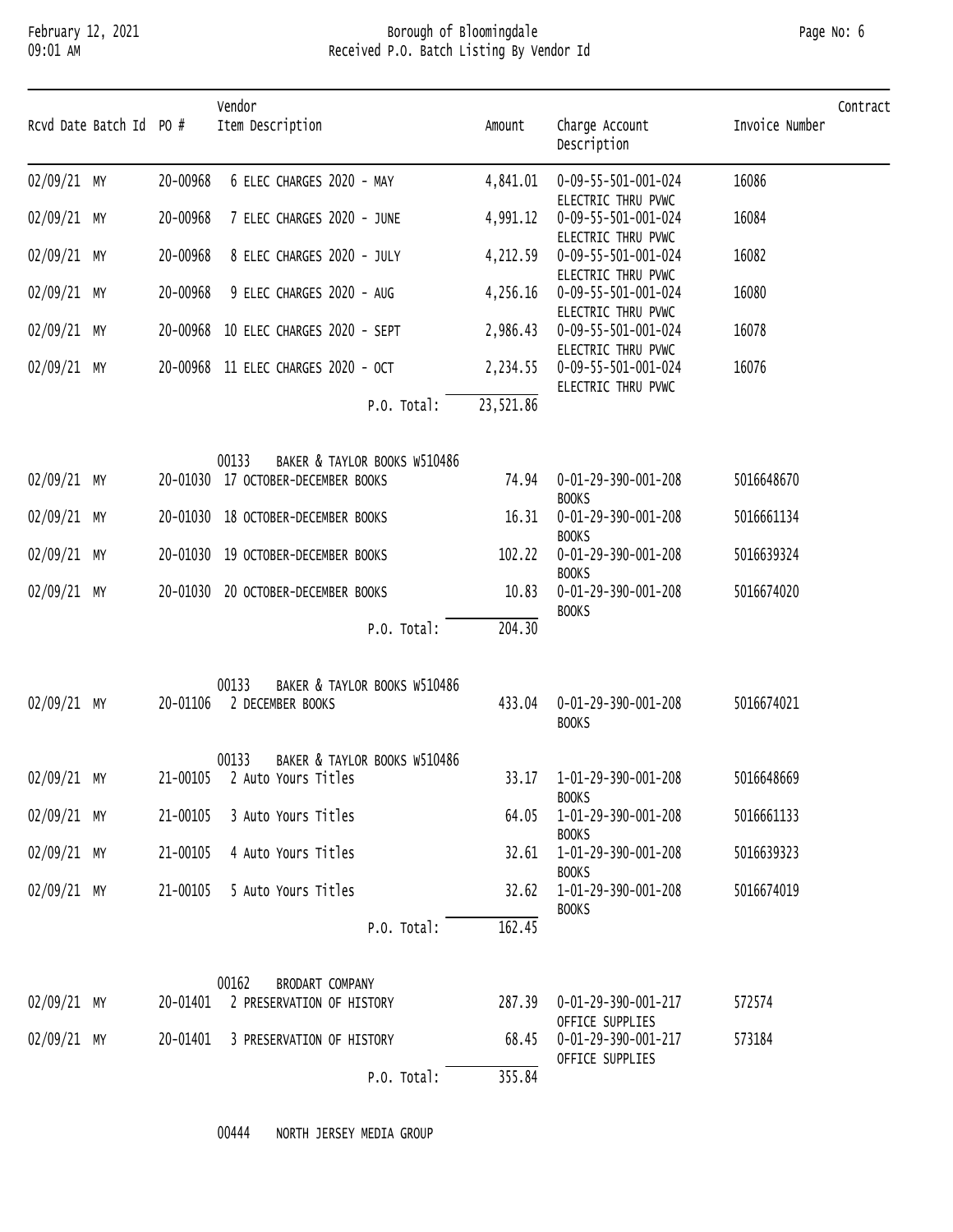#### February 12, 2021 Borough of Bloomingdale Page No: 7 09:01 AM Received P.O. Batch Listing By Vendor Id

| Rcvd Date Batch Id PO # |          | Vendor<br>Item Description                                                   | Amount     | Charge Account<br>Description                      | Invoice Number | Contract |
|-------------------------|----------|------------------------------------------------------------------------------|------------|----------------------------------------------------|----------------|----------|
| 02/09/21 MY             |          | 20-00043 18 2020 Advertising Acct. 396670                                    | 301.43     | 0-01-20-120-001-023<br>ADVERTISING AND PRINTING    | 3638434        |          |
| 02/09/21 MY             |          | 00454<br>STEWART BUSINESS SYSTEMS<br>20-01370 1 Q12869 HP Printer/Copier/Fax | 14.65      | 0-01-43-490-001-026<br>MAINTENANCE OF OTHER EQUIP. | IN840524       |          |
| 02/09/21 MY             | 21-00149 | 00460<br>HERO'S SALUTE AWARDS CO<br>1 New Nameplates. Clerk                  | 30.00      | 1-01-20-120-001-036<br>OFFICE SUPPLIES             | 67037          |          |
| 02/09/21 MY             | 21-00149 | 2 New Nameplates. Planning Brd.                                              | 28.00      | 1-01-21-180-001-036<br>OFFICE SUPPLIES             | 67037          |          |
|                         |          | P.O. Total:                                                                  | 58.00      |                                                    |                |          |
|                         |          | 00500<br>BOROUGH OF BUTLER                                                   |            |                                                    |                |          |
| 02/09/21 MY             | 21-00196 | 1 DECEMBER 20 ELEC                                                           | 4,714.93   | 0-01-31-430-001-100<br>Electricity                 | 12-2020        |          |
| 02/09/21 MY             | 21-00196 | 2 DECEMBER 20 ELEC                                                           | 373.45     | 0-01-29-390-001-030<br>BORO OF BUTLER (ELECTRIC)   | 12-2020        |          |
| 02/09/21 MY             | 21-00196 | 3 DECEMBER 20 ELEC                                                           | 703.23     | 0-01-27-350-001-100<br>MISCELLANEOUS               | 12-2020        |          |
| 02/09/21 MY             | 21-00196 | 4 DECEMBER 20 ELEC                                                           | 179.06     | 0-09-55-501-001-071<br>UTILITIES                   | 12-2020        |          |
| 02/09/21 MY             | 21-00196 | 5 DECEMBER 20 ELEC                                                           | 3,319.50   | 0-01-31-435-001-100<br>Street Lighting Expense     | 12-2020        |          |
| 02/09/21 MY             | 21-00196 | 6 JANUARY 21 ELEC                                                            | 5,322.30   | 1-01-31-430-001-100<br>Electricity                 | 01-2021        |          |
| 02/09/21 MY             | 21-00196 | 7 JANUARY 21 ELEC                                                            | 457.39     | 1-01-29-390-001-030                                | 01-2021        |          |
| 02/09/21 MY             | 21-00196 | 8 JANUARY 21 ELEC                                                            | 1,032.18   | BORO OF BUTLER (ELECTRIC)<br>1-01-27-350-001-100   | 01-2021        |          |
| 02/09/21 MY             |          | 21-00196 9 JANUARY 21 ELEC                                                   |            | MISCELLANEOUS<br>238.62 1-09-55-501-001-071        | $01 - 2021$    |          |
| 02/09/21 MY             |          | 21-00196 10 JANUARY 21 ELEC                                                  | 3, 314.73  | UTILITIES<br>1-01-31-435-001-100                   | 01-2021        |          |
|                         |          | P.O. Total:                                                                  | 19,655.39  | Street Lighting Expense                            |                |          |
|                         |          | 00601<br>RACHLES/MICHELES OIL CO, INC                                        |            |                                                    |                |          |
| 02/09/21 MY             | 21-00047 | 2 2021 gas                                                                   | 3,608.25   | 1-01-31-460-001-100<br>Gasoline Expenses           | 334000         |          |
| 02/09/21 MY             | 21-00047 | 3 2021 gas                                                                   | 2,034.65   | 1-01-31-460-001-100<br>Gasoline Expenses           | 334964         |          |
| 02/09/21 MY             | 21-00047 | 4 2021 gas                                                                   | 3,335.13   | 1-01-31-460-001-100<br>Gasoline Expenses           | 334138         |          |
| 02/09/21 MY             | 21-00047 | 5 2021 gas                                                                   | 3,132.58   | 1-01-31-460-001-100                                | 335054         |          |
|                         |          | P.O. Total:                                                                  | 12, 110.61 | Gasoline Expenses                                  |                |          |

00699 PEQUANNOCK ANIMAL HOSPITAL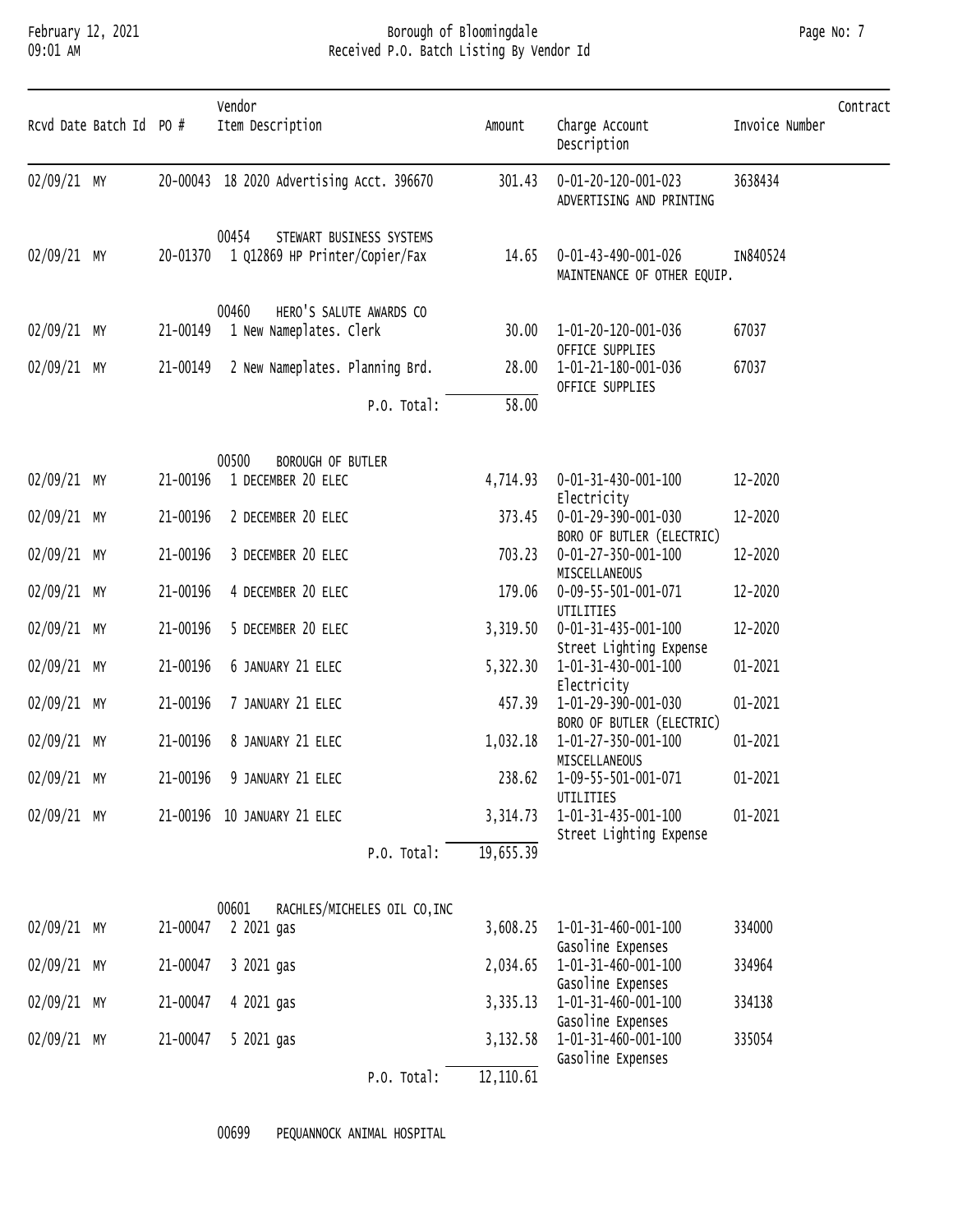#### February 12, 2021 Borough of Bloomingdale Page No: 8 09:01 AM Received P.O. Batch Listing By Vendor Id

| Rcvd Date Batch Id PO # |            | Vendor<br>Item Description                                                | Amount   | Charge Account<br>Description                           | Invoice Number | Contract |
|-------------------------|------------|---------------------------------------------------------------------------|----------|---------------------------------------------------------|----------------|----------|
| 02/09/21 MY             |            | 21-00080 2 Vet Services                                                   | 205.00   | T-12-56-851-001-802<br>DOG FEES -EUTH/DISP/DONATIONS    | 147492         |          |
| 02/09/21 MY             | 20-01428   | 00728<br>ROUTE 23 AUTO MALL, LLC<br>1 PIVOT/ARM                           | 204.07   | 0-01-26-290-001-034<br>MOTOR VEHICLE PARTS & ACCESS.    | 713103         |          |
| 02/09/21 MY             | 20-01428   | 2 TRUCK 21/22 BRAKE KITS                                                  | 1,761.10 | 0-01-26-290-001-034<br>MOTOR VEHICLE PARTS & ACCESS.    | 716517         |          |
| 02/09/21 MY             | 20-01428   | 3 TRUCK 21/22 BRAKE KITS                                                  | 731.90   | 0-01-26-290-001-034<br>MOTOR VEHICLE PARTS & ACCESS.    | 716517-1       |          |
| 02/09/21 MY             | 20-01428   | 4 TRUCK 15 MIRROR                                                         | 165.00   | 0-01-26-290-001-034<br>MOTOR VEHICLE PARTS & ACCESS.    | 716461         |          |
| 02/09/21 MY             | 20-01428   | 5 TRUCK 15 MIRROR                                                         | 116.29   | 0-01-26-290-001-034<br>MOTOR VEHICLE PARTS & ACCESS.    | 716782         |          |
|                         |            | P.O. Total:                                                               | 2,978.36 |                                                         |                |          |
| 02/09/21 MY             |            | 01008<br>LISA PERRY<br>21-00151 1 supplies for office                     | 19.49    | 0-01-27-340-001-036<br>OFFICE SUPPLIES                  |                |          |
| 02/09/21 MY             | 21-00151   | 2 Reimbursement for Thermometer                                           | 25.99    | 0-01-27-340-001-036<br>OFFICE SUPPLIES                  |                |          |
|                         |            | P.O. Total:                                                               | 45.48    |                                                         |                |          |
| 02/09/21 MY             |            | 01116<br>FEDERAL EXPRESS CORP.<br>21-00118 1 Overnight Pkg. sent to Tenn. |          | 56.09  1-01-20-100-001-022<br>POSTAGE & EXPRESS CHARGES | 7-240-96308    |          |
| $02/09/21$ MY           |            | 01196<br>S & S ARTS & CRAFTS<br>20-01345 2 Sport Supplies                 | 1,003.58 | 0-01-28-370-001-207<br>ALL PROGRAMS                     | IN100682739    |          |
| 02/09/21 MY             | 21-00109 2 | 01353<br>PALSPLUS                                                         |          | 310.50  1-01-29-390-001-032<br>VERIZON (TELECOM)        | 3616           |          |
| 02/09/21 MY             |            | 01353<br>PALSPLUS<br>21-00116 2 Tech Support                              |          | 593.75 1-01-29-390-001-211<br>COMPUTER                  | 3618           |          |
| 02/09/21 MY             | 21-00108 2 | 01394<br><b>GALE GROUP</b>                                                |          | 91.97   1-01-29-390-001-208<br><b>BOOKS</b>             | 72546879       |          |
| 02/09/21 MY             | 21-00108 3 |                                                                           | 93.57    | 1-01-29-390-001-208                                     | 72693680       |          |
|                         |            | P.O. Total:                                                               | 185.54   | <b>BOOKS</b>                                            |                |          |

|             | 02004 | BUTLER HIGH SCHOOL                       |        |                     |
|-------------|-------|------------------------------------------|--------|---------------------|
| 02/09/21 MY |       | 21-00033 1 2021 Ad for Butler HS.Yr.Book | 150.00 | 1-01-20-120-001-203 |

01-20-120-001-203 STAFF EXPENSES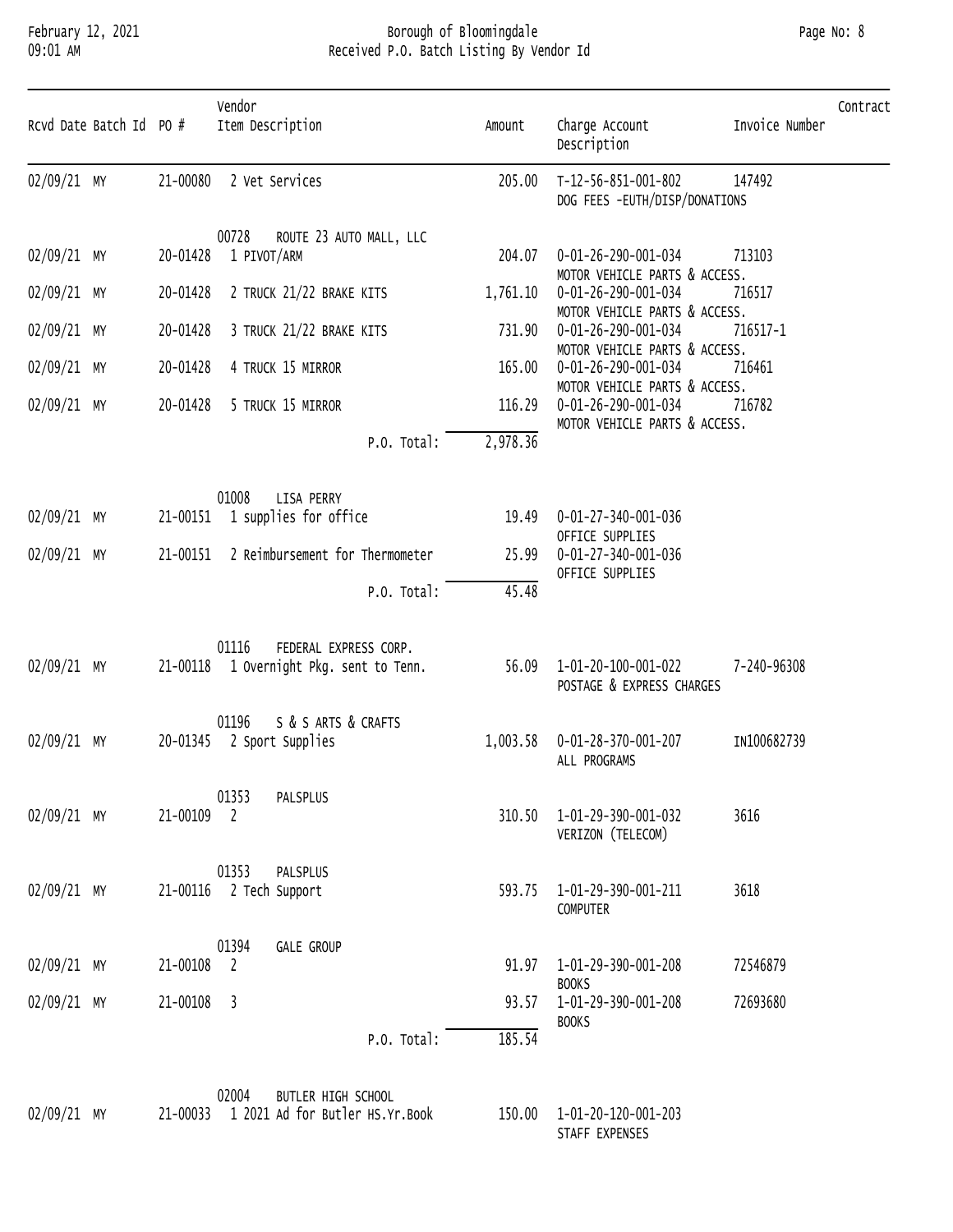### February 12, 2021 Borough of Bloomingdale Page No: 9 09:01 AM Received P.O. Batch Listing By Vendor Id

| Rcvd Date Batch Id PO # |          | Vendor<br>Item Description                                              | Amount   | Charge Account<br>Description                           | Contract<br>Invoice Number |
|-------------------------|----------|-------------------------------------------------------------------------|----------|---------------------------------------------------------|----------------------------|
| 02/09/21 MY             | 21-00153 | 02186<br>FRANK NEUBERGER<br>2 PANTS                                     | 162.00   | 1-09-55-501-001-043                                     | 260408                     |
| 02/09/21 MY             | 21-00153 | 3 BOOTS                                                                 | 488.00   | UNIFORMS<br>1-09-55-501-001-043                         | 101385395                  |
|                         |          | P.O. Total:                                                             | 650.00   | UNIFORMS                                                |                            |
| 02/09/21 MY             | 20-01383 | 02415<br>WALLINGTON PLUMBING & HEATING<br>1 PARTS TO REPAIR 110 MAIN ST | 138.86   | 0-01-26-310-001-024                                     | S4165946.001               |
| 02/09/21 MY             | 20-01383 | 2 PARTS FOR WASHER/DRYER                                                | 210.95   | CLEANING & MAINTENANCE<br>0-01-46-875-002-100           | S4163894-001               |
| 02/09/21 MY             | 20-01383 | 3 PARTS FOR PD                                                          | 137.09   | 2020 EMERGENCY<br>0-01-26-310-001-024                   | S4160796.001               |
|                         |          | P.O. Total:                                                             | 486.90   | CLEANING & MAINTENANCE                                  |                            |
| 02/09/21 MY             | 21-00183 | 02428<br>DANIEL HAGBERG<br>1 REIMBURSEMENT FLOOD LICENSE                | 500.00   | 1-01-22-195-001-028<br>OTHER PROFESSIONAL SERVICES      |                            |
| 02/09/21 MY             | 21-00024 | 02686<br>STAPLES, INC.<br>4 Off. Sup. Acct. # 1053841NYC                | 40.81    | 1-01-26-290-001-036<br>OFFICE SUPPLIES                  | 3466536930                 |
| 02/09/21 MY             | 21-00024 | 5 Off. Sup. Acct. # 1053841NYC                                          | 433.98   | 1-09-55-501-001-036                                     | 3466825273                 |
|                         |          | P.O. Total:                                                             | 474.79   | OFFICE SUPPLIES                                         |                            |
| 02/09/21 MY             |          | 02686<br>STAPLES, INC.<br>21-00113 2 Office supplies #NYC1053841        |          | 149.75  1-01-29-390-001-217<br>OFFICE SUPPLIES          | 3468042567                 |
| 02/09/21 MY             |          | 02767<br>LORCO PETROLEUM SERVICES<br>21-00098 1 USED OIL                |          | 75.00    G-01-41-723-001-301<br>RECYCLING TONNAGE GRANT | 1609415                    |
| 02/09/21 MY             |          | 03188<br>THE STANDARD<br>21-00018 11 2021 BILLING                       | 953.90   | 1-01-23-220-001-100<br>Employee Group Insurance         | 02-2021                    |
| 02/09/21 MY             |          | 21-00018 12 2021 BILLING                                                | 25.60    | 1-01-42-340-001-092                                     | 02-2021                    |
| 02/09/21 MY             |          | 21-00018 13 2021 BILLING                                                | 25.60    | GROUP INSURANCE<br>1-09-55-501-001-092                  | 02-2021                    |
| 02/09/21 MY             |          | 21-00018 14 2021 BILLING                                                | 25.60    | GROUP INSURANCE<br>1-01-22-195-001-092                  | 02-2021                    |
| 02/09/21 MY             |          | 21-00018 15 2021 BILLING                                                | 12.90    | GROUP INSURANCE<br>1-01-29-390-001-227                  | 02-2021                    |
|                         |          | P.O. Total:                                                             | 1,043.60 | LIFE INSURANCE                                          |                            |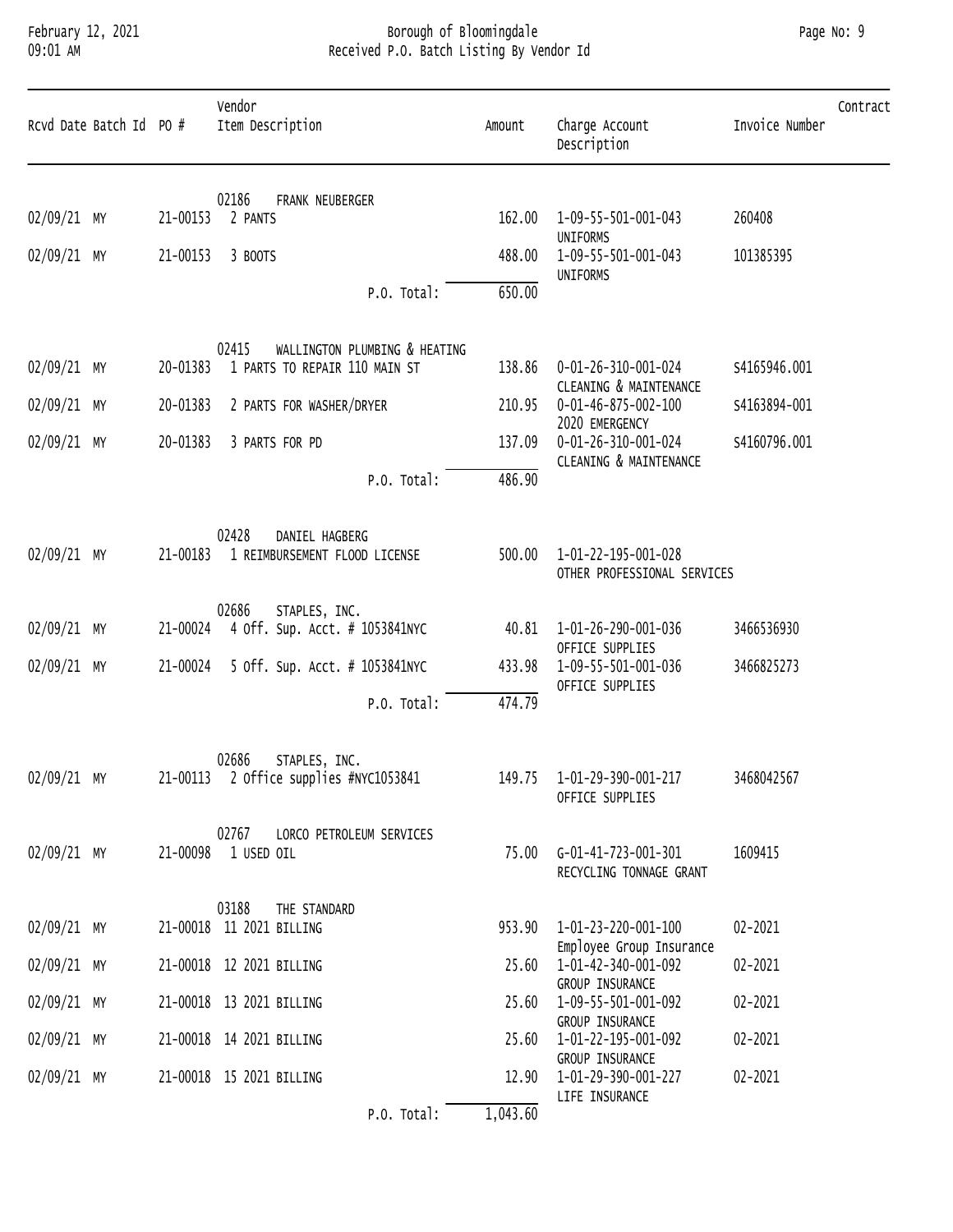# February 12, 2021 Borough of Bloomingdale Page No: 10 09:01 AM Received P.O. Batch Listing By Vendor Id

| Rcvd Date Batch Id PO #    |            | Vendor<br>Item Description                                                 | Amount             | Charge Account<br>Description                                                    | Contract<br>Invoice Number |
|----------------------------|------------|----------------------------------------------------------------------------|--------------------|----------------------------------------------------------------------------------|----------------------------|
| 02/09/21 MY                | 21-00174   | 03310<br>THE VOZZA AGENCY INC.<br>1 2021-22 ACCIDENT RENEWAL               | 4,207.00           | 1-01-23-210-001-300                                                              | 55336                      |
| 02/09/21 MY                | 21-00174   | 2 ACCIDENT AND SICKNESS                                                    | 2,104.00           | SPORTS ACCIDENT<br>1-01-23-210-001-300                                           | 55455                      |
|                            |            | P.O. Total:                                                                | 6,311.00           | SPORTS ACCIDENT                                                                  |                            |
| 02/09/21 MY                |            | 03925<br>NORTH JERSEY MUN EMP BENE FUND<br>21-00016 13 2021 BILLING        | 94,179.08          | 1-01-23-220-001-100                                                              | 02-2021                    |
| 02/09/21 MY                |            | 21-00016 14 2021 BILLING                                                   | 5,135.00           | Employee Group Insurance<br>1-09-55-501-001-092                                  | 02-2021                    |
| 02/09/21 MY                |            | 21-00016 15 2021 BILLING                                                   | 4,042.00           | GROUP INSURANCE<br>1-01-42-340-001-092<br>GROUP INSURANCE                        | 02-2021                    |
| 02/09/21 MY                |            | 21-00016 16 2021 BILLING                                                   | 2,086.32           | 1-01-29-390-001-224<br>NJSHBP (MEDICAL)                                          | 02-2021                    |
| 02/09/21 MY<br>02/09/21 MY |            | 21-00016 17 2021 BILLING<br>21-00016 18 2021 BILLING                       | 133.60<br>5,715.00 | 1-01-29-390-001-223<br>NJ MUNICIPAL BENEFIT FUND (DENTAL)<br>1-01-22-195-001-092 | 02-2021<br>02-2021         |
|                            |            | P.O. Total:                                                                | 111,291.00         | GROUP INSURANCE                                                                  |                            |
| 02/09/21 MY                | 21-00152   | 04075<br>JENNIFER ADAMS<br>1 Themometer for Animal shelter                 | 18.29              | 0-01-27-340-001-036<br>OFFICE SUPPLIES                                           |                            |
| 02/09/21 MY                | 21-00011   | 04127<br>ARROW ELEVATOR INCORPORATED<br>3 MONTHLY ELEVATOR MAINTENANCE     | 251.00             | 1-01-26-310-001-055<br>SERVICE CONTRACTS AND LEASES                              | 99239                      |
| 02/09/21 MY                | 21-00107 2 | 04141<br>PETTY CASHIER                                                     | 200.00             | 1-01-29-390-001-220<br>PETTY CASH                                                | ESTABLISH                  |
| 02/09/21 MY                |            | MUNICIPAL CAPITAL CORP<br>04340<br>21-00025 2 Rental of Color Copier C8070 | 428.00             | 1-01-20-120-001-055<br>SRV CONTRACTS & LEASES                                    | 4566120121                 |
| 02/09/21 MY                |            | 04351<br>RUTGERS, THE STATE UNIVERSITY<br>21-00081 1 PROPERTY TAX ADMIN 2  | 760.00             | 1-01-20-150-001-041<br>CONFERENCES & MEETINGS                                    | 56847                      |
| 02/09/21 MY                |            | ANDERSON & DENZLER<br>04353<br>20-01431 1 BOOSTER STATION ENGINEER NOV     | 534.00             | C-06-56-578-20A-100<br>ORD 11-20 CONTRI IN AID BOOSTER ST                        | 7597                       |
| 02/09/21 MY                | 20-01431   | 2 BOOSTER STATION ENGINEER DEC                                             | 445.00             | C-06-56-578-20A-100<br>ORD 11-20 CONTRI IN AID BOOSTER ST                        | 7657                       |
|                            |            | P.O. Total:                                                                | 979.00             |                                                                                  |                            |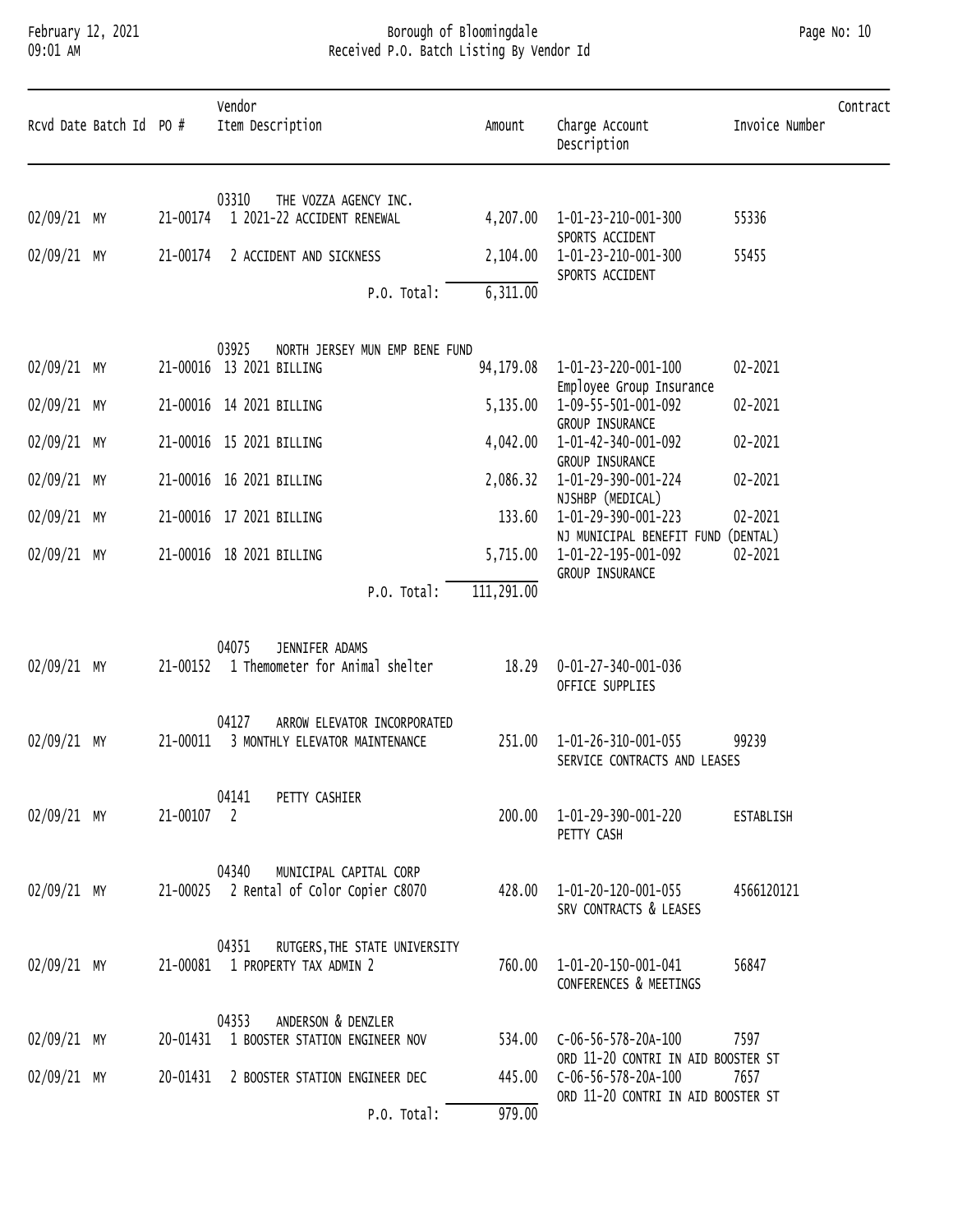# February 12, 2021 Borough of Bloomingdale Page No: 11 09:01 AM Received P.O. Batch Listing By Vendor Id

|             | Rcvd Date Batch Id PO # |                          | Vendor<br>Item Description                                                 | Amount                        | Charge Account<br>Description                                  | Invoice Number | Contract |
|-------------|-------------------------|--------------------------|----------------------------------------------------------------------------|-------------------------------|----------------------------------------------------------------|----------------|----------|
| 02/09/21 MY |                         | 21-00154                 | 04607<br>MICHAEL GROSSI<br>1 CLOTHING ALLOWANCE                            | 47.98                         | 1-09-55-501-001-043                                            |                |          |
| 02/09/21 MY |                         |                          |                                                                            | 94.90                         | UNIFORMS<br>1-09-55-501-001-043                                |                |          |
|             |                         | 21-00154                 | 2 CLOTHING ALLOWANCE                                                       |                               | UNIFORMS                                                       |                |          |
|             |                         |                          | P.O. Total:                                                                | 142.88                        |                                                                |                |          |
| 02/09/21 MY |                         | 19-00980                 | 04616<br>REGGIO CONSTRUCTION INC<br>8 RED TWIG TRAIL                       | 15,436.11                     | C-04-55-879-18B-100<br>13-2018 ROADWAY PAVING                  | -5             |          |
| 02/09/21 MY |                         |                          | 04721<br>WALKER TECH AUTO BODY<br>20-01277 1 REPAIR 670 TRUCK              | 4,673.88                      | 0-09-55-501-001-034<br>VEHICLE PARTS & ACCESS.                 |                |          |
| 02/09/21 MY |                         | 21-00079                 | 05319<br>WISHING WELL VET HOSPITAL<br>2 Vet Services                       | 155.36                        | T-12-56-851-001-802<br>DOG FEES -EUTH/DISP/DONATIONS           | 6041           |          |
| 02/09/21 MY |                         | 21-00079                 | 3 Vet Services                                                             | 146.01                        | T-12-56-851-001-802                                            | 6445           |          |
|             |                         | P.O. Total:              | 301.37                                                                     | DOG FEES -EUTH/DISP/DONATIONS |                                                                |                |          |
| 02/09/21 MY |                         |                          | 05352<br>HUTTON CONSTRUCTION LLC<br>20-00561 7 MAIN STREET BOOSTER STATION | 9,077.25                      | C-06-56-576-18A-400<br>CONSTRUCTION OF BOOSTER STATION 15-2018 | PAYMENT 5      |          |
| 02/09/21 MY |                         | 20-01404                 | 05991<br>BLUE360 MEDIA<br>1 NJ CRIM LAW HANDBOOK<br>Total for Batch: MY    | 221.34<br>1,784,775.80        | 0-01-25-240-001-025<br>ACCREDITATION                           | 201228SF10420  |          |
|             |                         |                          | 04249<br>KIMBALL MIDWEST                                                   |                               |                                                                |                |          |
| 02/09/21 SG |                         |                          | 21-00124 1 WASHERS & WHEELS                                                | 288.91                        | 1-01-26-290-001-034<br>MOTOR VEHICLE PARTS & ACCESS.           | 8524271        |          |
| 02/09/21 SG |                         | 21-00124                 | 2 plowbolt                                                                 | 128.00                        | 1-01-26-290-001-034<br>MOTOR VEHICLE PARTS & ACCESS.           | 8615267        |          |
| 02/09/21 SG |                         | 21-00124                 | 3 nut/plowbolt                                                             | 631.00                        | 1-01-26-290-001-034<br>MOTOR VEHICLE PARTS & ACCESS.           | 8610252        |          |
|             |                         |                          | P.O. Total:                                                                | 1,047.91                      |                                                                |                |          |
|             |                         |                          | Total for Batch: SG                                                        | 1,047.91                      |                                                                |                |          |
|             |                         | Total for Date: 02/09/21 | Total for All Batches: 1,785,823.71                                        |                               |                                                                |                |          |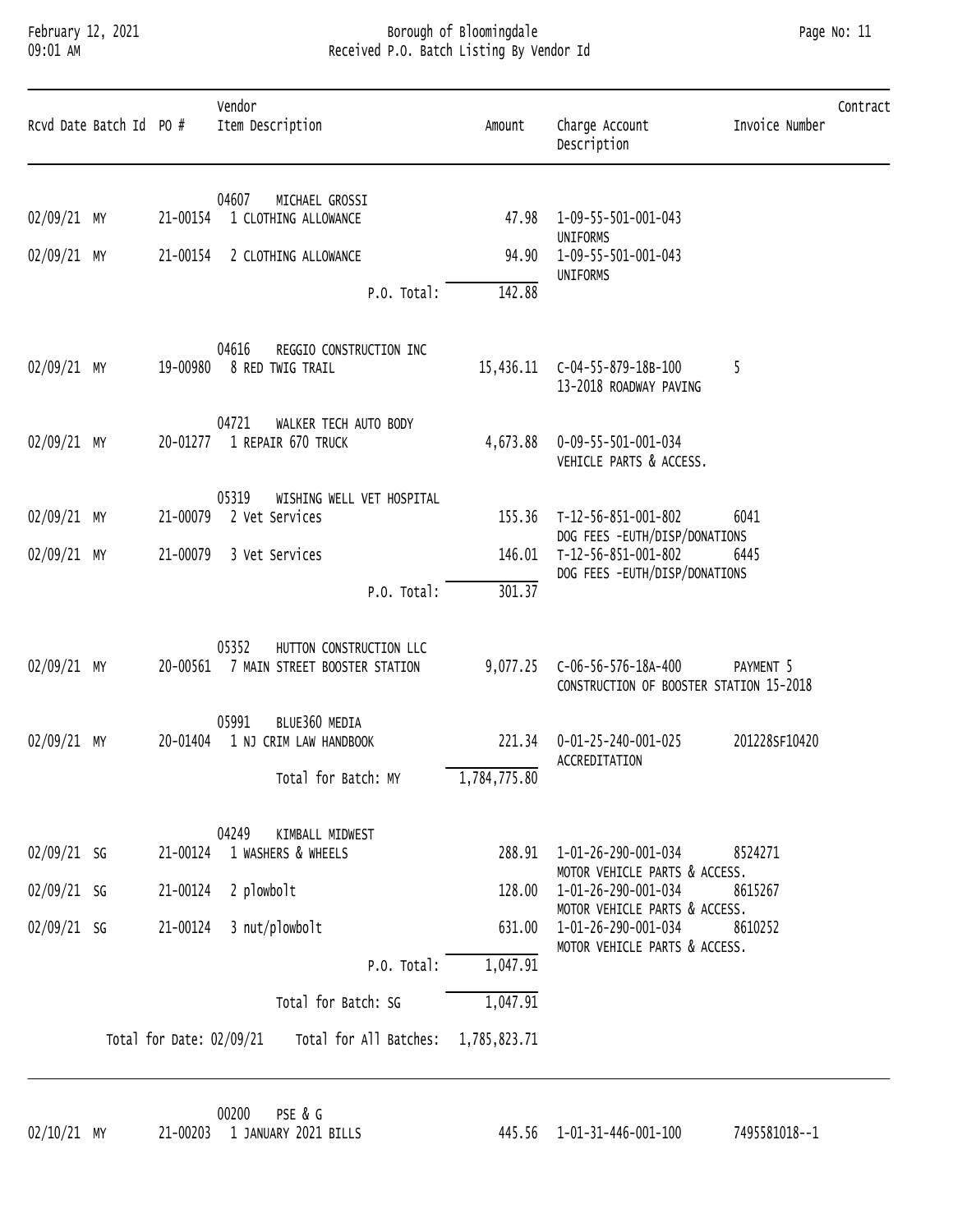### February 12, 2021 Borough of Bloomingdale Page No: 12 09:01 AM Received P.O. Batch Listing By Vendor Id

| Page No: 12 |  |  |
|-------------|--|--|
|-------------|--|--|

| Rcvd Date Batch Id PO # |          | Vendor<br>Item Description                                                   | Amount   | Charge Account<br>Description                                  | Invoice Number | Contract |
|-------------------------|----------|------------------------------------------------------------------------------|----------|----------------------------------------------------------------|----------------|----------|
| $02/10/21$ MY           | 21-00203 | 2 JANUARY 2021 BILLS                                                         | 57.97    | GAS<br>1-01-31-446-001-100                                     | 6613352306--1  |          |
| $02/10/21$ MY           | 21-00203 | 3 JANUARY 2021 BILLS                                                         | 633.14   | GAS<br>1-01-31-446-001-100                                     | 6912808301--1  |          |
| $02/10/21$ MY           | 21-00203 | 4 JANUARY 2021 BILLS                                                         | 492.77   | GAS<br>1-01-31-446-001-100                                     | 7038205803--1  |          |
| $02/10/21$ MY           | 21-00203 | 5 JANUARY 2021 BILLS                                                         | 711.38   | GAS<br>1-01-31-446-001-100                                     | 6758572218--1  |          |
| $02/10/21$ MY           | 21-00203 | 6 JANUARY 2021 BILLS                                                         | 1,510.47 | GAS<br>1-01-31-446-001-100                                     | 1301211907--1  |          |
| $02/10/21$ MY           | 21-00203 | 7 JANUARY 2021 BILLS                                                         | 342.18   | GAS<br>1-09-55-501-001-071                                     | 7343921703--1  |          |
|                         |          | P.O. Total:                                                                  | 4,193.47 | UTILITIES                                                      |                |          |
| $02/10/21$ MY           |          | 00267<br>VERIZON WIRELESS<br>21-00046 2 2021 services                        | 360.90   | 1-01-25-240-001-055<br>CONTRACT & LEASES                       | 9871386541     |          |
| $02/10/21$ MY           |          | 00429<br>STATE OF NJ - PWT<br>21-00197 1 late fee for water dept             | 50.10    | 0-09-55-501-001-245<br>PWT TAX STATE OF NEW JERSEY             | $12 - 18$      |          |
| $02/10/21$ MY           | 21-00028 | STEWART BUSINESS SYSTEMS<br>00454<br>3 Printer & Maint. For ACO              | 52.65    | 1-01-27-340-001-036<br>OFFICE SUPPLIES                         | IN872933       |          |
| $02/10/21$ MY           | 21-00028 | 4 Maint for Xerox 6600                                                       | 43.00    | 1-01-20-120-001-036<br>OFFICE SUPPLIES                         | IN872933       |          |
|                         |          | P.O. Total:                                                                  | 95.65    |                                                                |                |          |
| $02/10/21$ MY           |          | 00454<br>STEWART BUSINESS SYSTEMS<br>21-00120 1 Q12869 HP PRINTER/COPIER/FAX |          | 15.91  1-01-43-490-001-026<br>MAINTENANCE OF OTHER EQUIP.      | IN858512       |          |
| $02/10/21$ MY           |          | 00720<br>West Group<br>21-00073 1 NJ Practice V51 Mun. Court                 | 380.00   | 0-01-43-490-001-036<br>OFFICE SUPPLIES                         | 843335881      |          |
| 02/10/21 MY             |          | 00720<br>West Group<br>21-00074 1 NJ V17/17A pocket parts                    |          | 150.00  1-01-43-490-001-036<br>OFFICE SUPPLIES                 | 843672283      |          |
| $02/10/21$ MY           | 21-00003 | 00898<br>MORTON SALT<br>2 2021 SALT                                          |          | 5, 143.99   1-01-26-290-001-059<br>ROAD SUPPLIES SAND AND SALT | 5402226525     |          |
| $02/10/21$ MY           | 21-00050 | 01477<br>CINTAS FIRE PROTECTION<br>3 2021 DPW CLOTHING                       |          | 262.96 1-01-26-305-001-043                                     | 4072268038     |          |
| $02/10/21$ MY           | 21-00050 | 4 2021 DPW CLOTHING                                                          |          | <b>UNIFORMS</b><br>170.92  1-01-26-305-001-043                 | 4072884582     |          |
|                         |          |                                                                              |          |                                                                |                |          |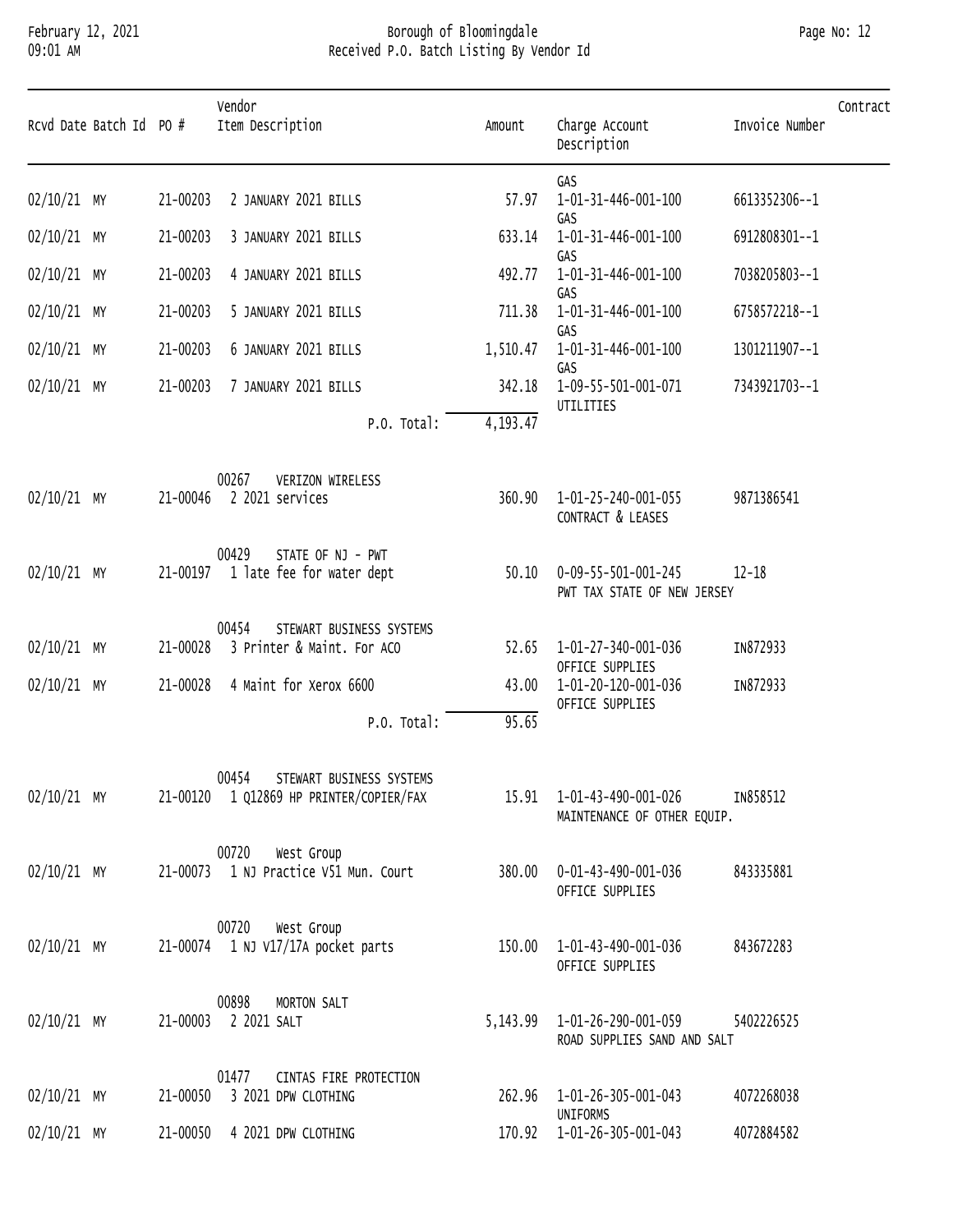### February 12, 2021 Borough of Bloomingdale Page No: 13 09:01 AM Received P.O. Batch Listing By Vendor Id

| Page No: |  | -13 |
|----------|--|-----|
|----------|--|-----|

| Rcvd Date Batch Id PO # |          | Vendor<br>Item Description                          | Amount   | Charge Account<br>Description                    | Contract<br>Invoice Number |
|-------------------------|----------|-----------------------------------------------------|----------|--------------------------------------------------|----------------------------|
| 02/10/21 MY             | 21-00050 | 5 2021 DPW CLOTHING                                 | 170.92   | <b>UNIFORMS</b><br>1-01-26-305-001-043           | 4073522507                 |
| $02/10/21$ MY           | 21-00050 | 6 2021 DPW CLOTHING                                 | 193.39   | <b>UNIFORMS</b><br>1-01-26-305-001-043           | 4074181657                 |
|                         |          | P.O. Total:                                         | 798.19   | UNIFORMS                                         |                            |
| $02/10/21$ MY           | 21-00121 | 01913<br>TERRI MALONE<br>1 COURT TIME - JANUARY     | 193.75   | 1-01-43-490-001-094<br>COURT TIME                |                            |
| $02/10/21$ MY           | 21-00161 | 02063<br>TERRY ANDERSON<br>1 CREDIT FOR OVERPAYMENT | 44.10    | 1-09-67-001-001-106<br>REFUND WATER RENTS        | OVERPAYMENT                |
|                         |          | 02151<br><b>OPTIMUM</b>                             |          |                                                  |                            |
| $02/10/21$ MY           | 21-00082 | 4 2021 BILLING                                      | 198.70   | 1-09-55-501-001-071<br>UTILITIES                 | STAR 2                     |
| $02/10/21$ MY           | 21-00082 | 5 2021 BILLING                                      | 152.49   | 1-09-55-501-001-071<br>UTILITIES                 | NAT <sub>2</sub>           |
| $02/10/21$ MY           | 21-00082 | 6 2021 BILLING                                      | 215.08   | 1-09-55-501-001-071<br>UTILITIES                 | BALL 2                     |
| $02/10/21$ MY           | 21-00082 | 7 2021 BILLING                                      | 157.49   | 1-09-55-501-001-071<br>UTILITIES                 | VREE 2                     |
|                         |          | P.O. Total:                                         | 723.76   |                                                  |                            |
|                         |          | 02151<br><b>OPTIMUM</b>                             |          |                                                  |                            |
| 02/10/21 MY             | 21-00083 | 5 2021 BILLING                                      | 322.26   | 1-01-31-440-001-076<br>TELEPHONE CHARGES         | CONSTR 2                   |
| $02/10/21$ MY           | 21-00083 | 6 2021 BILLING                                      | 80.95    | 1-01-31-440-001-076                              | DPW <sub>2</sub>           |
| $02/10/21$ MY           | 21-00083 | 7 2021 BILLING                                      | 397.28   | TELEPHONE CHARGES<br>1-01-31-440-001-076         | ADMIN 2                    |
| $02/10/21$ MY           | 21-00083 | 8 2021 BILLING                                      | 215.08   | TELEPHONE CHARGES<br>1-01-31-440-001-076         | SRCTR 2                    |
|                         |          | P.O. Total:                                         | 1,015.57 | TELEPHONE CHARGES                                |                            |
|                         |          |                                                     |          |                                                  |                            |
| $02/10/21$ MY           | 21-00084 | 02151<br><b>OPTIMUM</b><br>3 2021 BILLING           | 140.99   | 1-01-27-350-001-100                              | ACO <sub>2</sub>           |
| $02/10/21$ MY           | 21-00084 | 4 2021 BILLING                                      | 146.88   | MISCELLANEOUS<br>1-01-27-350-001-100             | SHELTER 1/2                |
|                         |          | P.O. Total:                                         | 287.87   | MISCELLANEOUS                                    |                            |
|                         |          | 02151                                               |          |                                                  |                            |
| $02/10/21$ MY           | 21-00085 | <b>OPTIMUM</b><br>4 2021 BILLING                    |          | 79.94   1-01-25-265-003-055<br>SERVICE CONTRACTS | FIRE 2                     |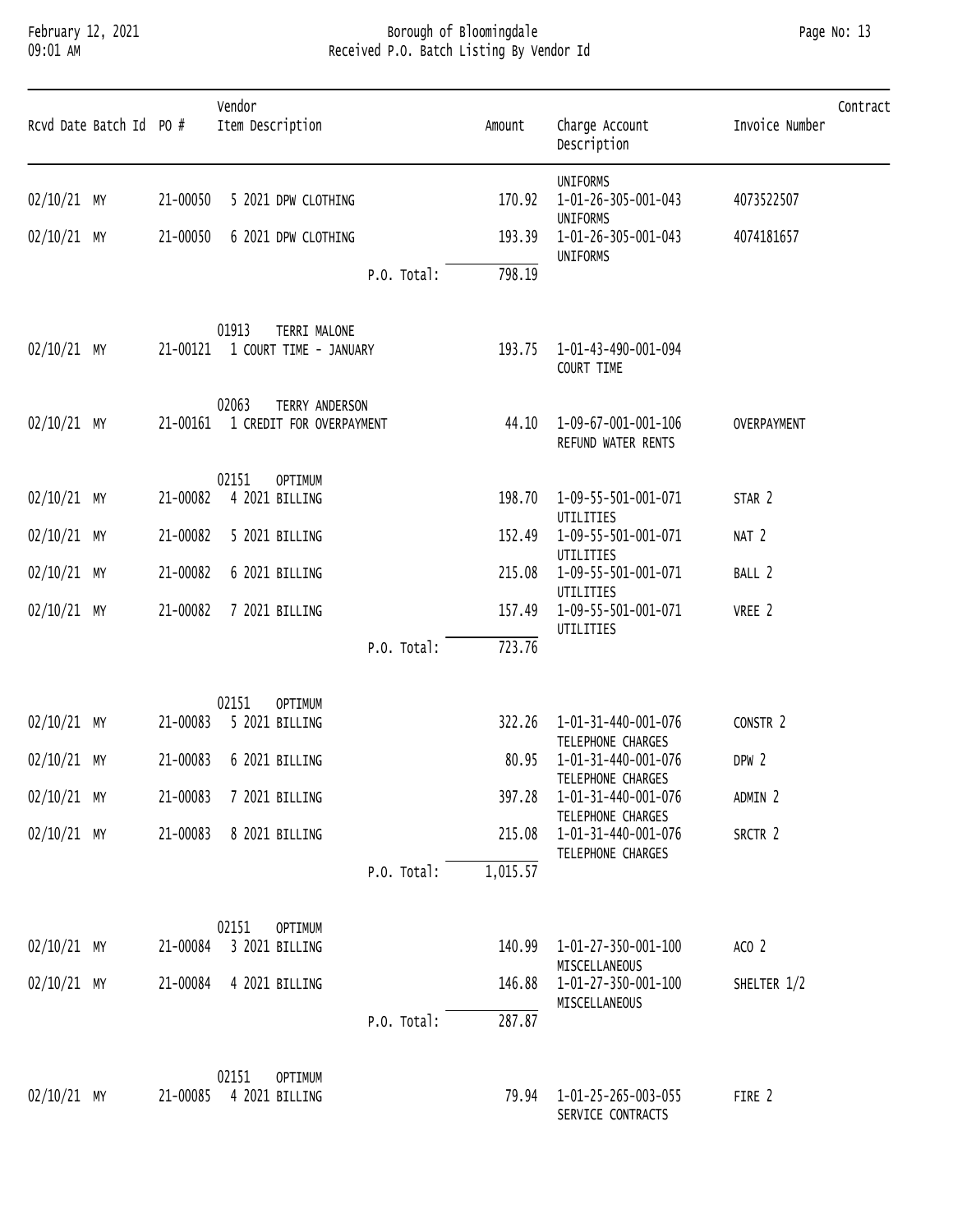### February 12, 2021 Borough of Bloomingdale Page No: 14 09:01 AM Received P.O. Batch Listing By Vendor Id

|               | Rcvd Date Batch Id PO # |          | Vendor<br>Item Description                                            | Amount   | Charge Account<br>Description                           | Contract<br>Invoice Number |
|---------------|-------------------------|----------|-----------------------------------------------------------------------|----------|---------------------------------------------------------|----------------------------|
| 02/10/21 MY   |                         | 21-00086 | 02151<br><b>OPTIMUM</b><br>3 2021 BILLING                             | 217.97   | 1-01-25-240-001-055<br>CONTRACT & LEASES                | PD <sub>2</sub>            |
| 02/10/21 MY   |                         | 21-00169 | 02186<br>FRANK NEUBERGER<br>1 MISC REIMBURSEMENTS SNOW STORM          | 8.32     | 1-01-26-290-001-203                                     |                            |
| $02/10/21$ MY |                         | 21-00169 | 2 MISC REIMBURSEMENTS SNOW STORM                                      | 95.68    | STAFF EXPENSE<br>1-01-26-290-001-203                    |                            |
| $02/10/21$ MY |                         | 21-00169 | 3 MISC REIMBURSEMENTS SNOW STORM                                      | 62.19    | STAFF EXPENSE<br>1-01-26-290-001-203<br>STAFF EXPENSE   |                            |
| $02/10/21$ MY |                         | 21-00169 | 4 MISC REIMBURSEMENTS SNOW STORM                                      | 41.82    | 1-01-26-290-001-203<br>STAFF EXPENSE                    |                            |
| 02/10/21 MY   |                         | 21-00169 | 5 MISC REIMBURSEMENTS SNOW STORM                                      | 39.99    | 1-01-26-290-001-203<br>STAFF EXPENSE                    |                            |
| $02/10/21$ MY |                         | 21-00169 | 6 MISC REIMBURSEMENTS SNOW STORM                                      | 13.42    | 1-01-26-290-001-203<br>STAFF EXPENSE                    |                            |
| $02/10/21$ MY |                         | 21-00169 | 7 MISC REIMBURSEMENTS SNOW STORM                                      | 146.08   | 1-01-26-290-001-203<br>STAFF EXPENSE                    | 36                         |
|               |                         |          | P.O. Total:                                                           | 407.50   |                                                         |                            |
| 02/10/21 MY   |                         |          | 02452<br>MOUNTAINTOP ESTATES<br>21-00041 1 2020 HAULING FEES JULY-DEC | 3,270.00 | 0-01-32-465-001-100<br>MISCELLANEOUS                    | $07/20 - 12/20$            |
| 02/10/21 MY   |                         | 21-00129 | 04056<br>DMC ASSOCIATES, INC<br>1 FLOOD PROP SPREADSHEET WORK         | 3,500.00 | C-04-55-883-20B-500<br>STORMWATER WORK                  | 2101056.001                |
| $02/10/21$ MY |                         |          | 04507<br>LOWES BUSINESS ACCT/GE<br>$21 - 00180$ 1 jan billing         |          | 1,868.37  1-01-26-310-001-024<br>CLEANING & MAINTENANCE | 902539                     |
| $02/10/21$ MY |                         | 21-00067 | 04741<br><b>GEESE POLICE</b><br>2 2021 services feb                   | 1,700.00 | T-12-56-851-001-801<br>MISCELLANEOUS                    | 6422                       |
| 02/10/21 MY   |                         |          | 04770<br>GAETA RECYLCING INC<br>20-00259 29 recycling for 2020        | 195.00   | 0-01-32-465-001-100                                     | 2686545                    |
| $02/10/21$ MY |                         |          | 20-00259 30 recycling for 2020                                        | 195.00   | MISCELLANEOUS<br>1-01-32-465-001-100                    | 2711160                    |
| $02/10/21$ MY |                         |          | 20-00259 31 recycling for 2020                                        | 150.00   | MISCELLANEOUS<br>0-01-32-465-001-100                    | 2699751                    |
| $02/10/21$ MY |                         |          | 20-00259 34 recycling for 2020                                        | 2,724.75 | MISCELLANEOUS<br>1-01-32-465-001-100<br>MISCELLANEOUS   | 2717952                    |
| $02/10/21$ MY |                         |          | 20-00259 35 recycling for 2020                                        | 150.00   | 1-01-32-465-001-100<br>MISCELLANEOUS                    | 2713673                    |
|               |                         |          | P.O. Total:                                                           | 3,414.75 |                                                         |                            |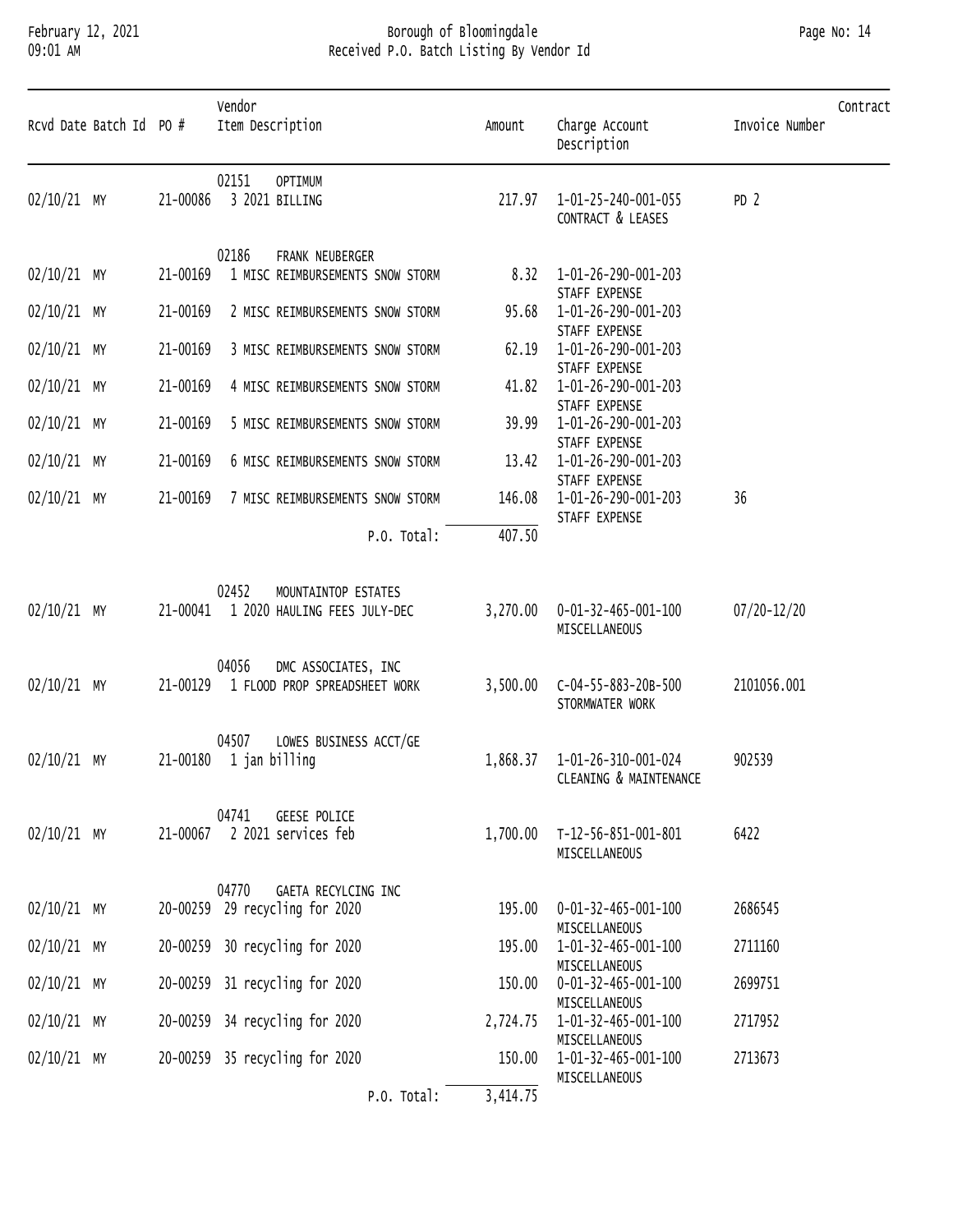### February 12, 2021 Borough of Bloomingdale Page No: 15 09:01 AM Received P.O. Batch Listing By Vendor Id

| Rcvd Date Batch Id PO # |          | Vendor<br>Item Description                                                                 | Amount              | Charge Account<br>Description                                                  | Invoice Number | Contract |
|-------------------------|----------|--------------------------------------------------------------------------------------------|---------------------|--------------------------------------------------------------------------------|----------------|----------|
| $02/10/21$ MY           |          | 05025<br>JERSEY MAIL SYSTEMS<br>21-00030 2 Supplies ofr Postage Machine                    | 107.95              | 1-01-20-120-001-036<br>OFFICE SUPPLIES                                         | 2021-205       |          |
| $02/10/21$ MY           |          | CQ FLUENCY<br>05144<br>21-00071 1 Telephone Interp. for Court                              |                     | 75.90  0-01-43-490-001-096<br>TRANSLATOR                                       | 20-3180        |          |
| $02/10/21$ MY           |          | 05415<br>CABLEVISION LIGHTPATH INC<br>21-00087 3 2021 LIGHTPATH BILLING                    | 931.00              | 1-01-31-450-001-100<br>WEBMASTER                                               | 10046433       |          |
| $02/10/21$ MY           |          | 05966<br>CME ASSOCIATES INC<br>21-00181 2 AH SPENDING PLAN SERVICES<br>Total for Batch: MY | 845.00<br>29,871.64 | T-22-56-851-001-801<br>RESERVE FOR AFFORDABLE HOUSING                          | 274677         |          |
| $02/10/21$ SG           |          | PASSAIC COUNTY/ R CAHILL<br>00006<br>21-00131 2 2021 COUNTY TAX                            | 1,407,725.26        | 1-01-55-001-002-601<br>County Taxes Payable                                    | $2 - 2021$     |          |
| $02/10/21$ SG           |          | B'DLE CURRENT FUND A/C # 584 0<br>00009<br>21-00166  1 admion frrs for in 20-012           | 120.00              | T-19-56-106-001-131<br>HIGH POINTE UTILITIES                                   | $20 - 012$     |          |
| $02/10/21$ SG           |          | B'DLE CURRENT FUND A/C # 584 0<br>00009<br>21-00199 1 admin fees in 21-001                 | 560.00              | T-19-56-106-001-154<br>UNIVERSAL STUDIOS                                       | 21-001         |          |
| $02/10/21$ SG           | 20-01394 | CORE & MAIN<br>00220<br>1 VALVE BOXES                                                      | 1,050.00            | 0-09-55-501-001-026<br>EQUIPMENT MAINTENANCE                                   | IP110578       |          |
| $02/10/21$ SG           |          | 00267<br>VERIZON WIRELESS<br>21-00202 9 2021 cell services                                 |                     | 1,008.29  1-01-26-290-001-254<br>SERVICE CONTRACTS & LEASES                    | 987226340      |          |
| $02/10/21$ SG           |          | 21-00202 10 2021 cell services                                                             | 150.41              | 1-01-27-340-001-076                                                            | 987226340      |          |
| $02/10/21$ SG           |          | 21-00202 11 2021 cell services                                                             | 50.75               | <b>TELEPHONE</b><br>1-01-25-265-003-076                                        | 987226340      |          |
| $02/10/21$ SG           |          | 21-00202 12 2021 cell services                                                             | 124.60              | TELEPHONE CHARGES<br>1-01-25-265-001-058                                       | 987226340      |          |
| $02/10/21$ SG           |          | 21-00202 13 2021 cell services                                                             | 50.75               | COMMUNICATION<br>1-01-25-252-001-254                                           | 987226340      |          |
| $02/10/21$ SG           |          | 21-00202 14 2021 cell services                                                             | 333.36              | SERVICE CONTRACTS & LEASES<br>1-09-55-501-001-254                              | 987226340      |          |
| $02/10/21$ SG           |          | 21-00202 15 2021 cell services                                                             | 89.84               | SERVICE CONTRACTS & LEASES<br>1-01-28-370-001-055<br>SERVICE CONTRACT & LEASES | 987226340      |          |
| $02/10/21$ SG           |          | 21-00202 16 2021 cell services                                                             | 752.12              | 1-01-20-100-001-254                                                            | 987226340      |          |
|                         |          | P.O. Total:                                                                                | 2,560.12            | SRVICE CONTRACTS & LEASES                                                      |                |          |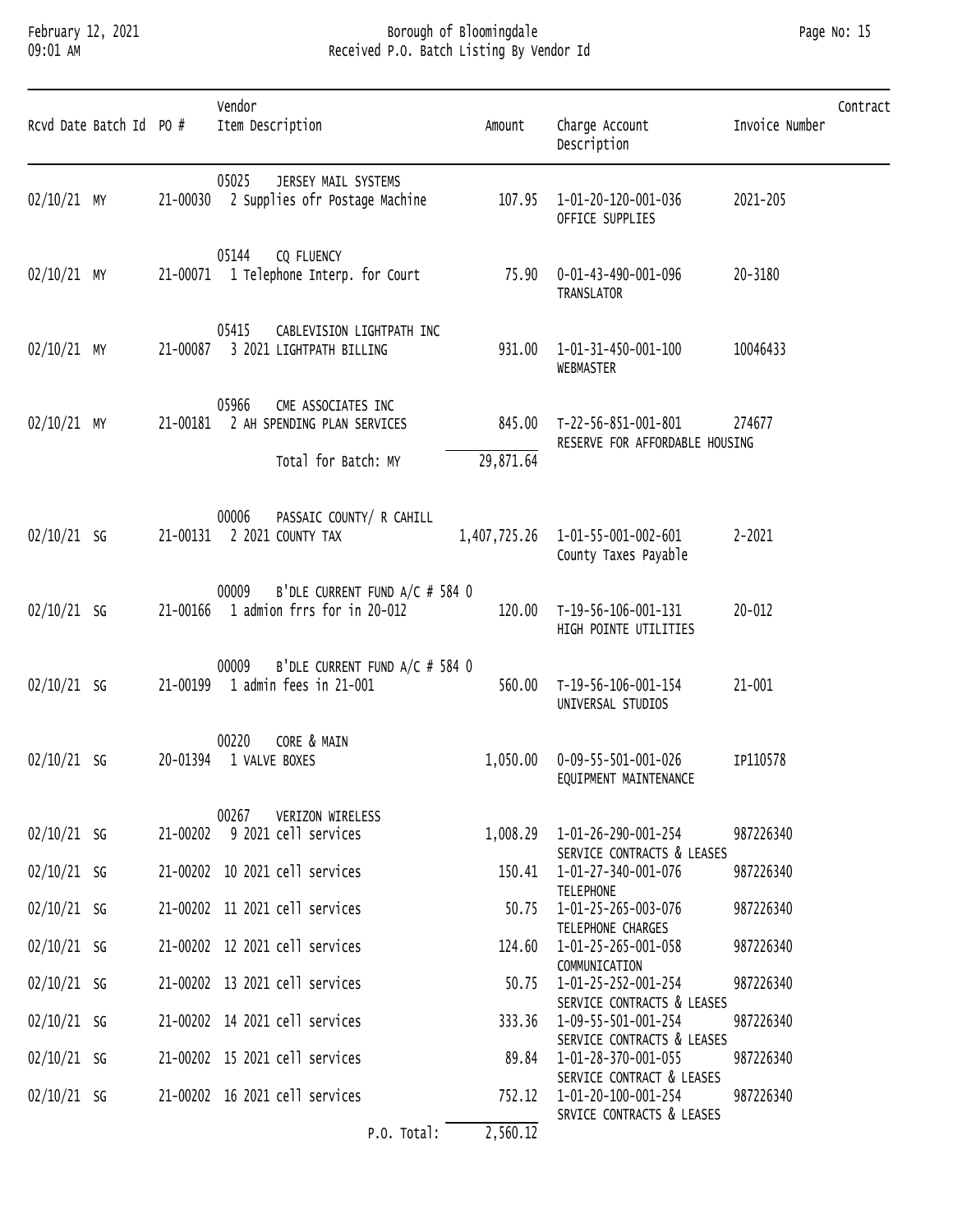### February 12, 2021 Borough of Bloomingdale Page No: 16 09:01 AM Received P.O. Batch Listing By Vendor Id

|               | Rcvd Date Batch Id PO # |          | Vendor<br>Item Description                                          | Amount    | Charge Account<br>Description                                                               | Invoice Number | Contract |
|---------------|-------------------------|----------|---------------------------------------------------------------------|-----------|---------------------------------------------------------------------------------------------|----------------|----------|
| $02/10/21$ SG |                         |          | PASSAIC CNTY/R CAHILL<br>00379<br>21-00132 2 2021 COUNTY OPEN SPACE | 21,402.94 | 1-01-55-001-002-603<br>County Open Space Taxes                                              | 02-2021        |          |
|               |                         |          | 00482<br>NIELSEN DODGE                                              |           |                                                                                             |                |          |
| $02/10/21$ SG |                         | 21-00089 | 1 BRAKE PADS AND ROTORS                                             | 804.00    | 1-01-26-290-001-034<br>MOTOR VEHICLE PARTS & ACCESS.                                        | 751188CHW      |          |
| $02/10/21$ SG |                         | 21-00089 | 2 BRAKE PADS AND ROTORS                                             | 888.80    | 1-01-26-290-001-034<br>MOTOR VEHICLE PARTS & ACCESS.                                        | 751184CHW      |          |
| $02/10/21$ SG |                         | 21-00089 | 4 nozzle                                                            | 160.00    | 1-01-26-290-001-034                                                                         | 751438CHW      |          |
| $02/10/21$ SG |                         | 21-00089 | 5 credit cm 751184                                                  |           | MOTOR VEHICLE PARTS & ACCESS.<br>14.80-1-01-26-290-001-034<br>MOTOR VEHICLE PARTS & ACCESS. | CM751184       |          |
|               |                         |          | P.O. Total:                                                         | 1,838.00  |                                                                                             |                |          |
|               |                         |          | 00728<br>ROUTE 23 AUTO MALL, LLC                                    |           |                                                                                             |                |          |
| $02/10/21$ SG |                         | 20-01396 | 1 HOSE/KIT-JET CAR 687                                              | 26.64     | 0-01-25-240-001-026<br>MAINTENANCE OF OTHER EQUIP.                                          | 709490         |          |
| $02/10/21$ SG |                         | 20-01396 | 2 RING/SEALER CAR 687                                               | 53.64     | 0-01-25-240-001-026<br>MAINTENANCE OF OTHER EQUIP.                                          | 709323         |          |
| $02/10/21$ SG |                         | 20-01396 | 3 IMJECTOR ASY CAR 687                                              | 29.57     | 0-01-25-240-001-026<br>MAINTENANCE OF OTHER EQUIP.                                          | 709169         |          |
| 02/10/21 SG   |                         | 20-01396 | 4 PIPE EXAUST                                                       | 392.10    | 0-09-55-501-001-058                                                                         | 712600         |          |
| $02/10/21$ SG |                         | 20-01396 | 5 ALTERNATOR/TENSIONER PD 687                                       | 420.08    | NEW EQUIPMENT<br>0-01-25-240-001-026<br>MAINTENANCE OF OTHER EQUIP.                         | 714740         |          |
|               |                         |          | P.O. Total:                                                         | 922.03    |                                                                                             |                |          |
| $02/10/21$ SG |                         | 20-00989 | 00998 POP A LOCK OF NORTHERN NJ<br>3 install lever                  | 492.00    | 0-01-46-875-002-100                                                                         | 1723-82        |          |
| $02/10/21$ SG |                         | 20-00989 | 4 remove hardware                                                   | 692.00    | 2020 EMERGENCY<br>$0 - 01 - 46 - 875 - 002 - 100$                                           | 1739-88        |          |
|               |                         |          |                                                                     |           | 2020 EMERGENCY                                                                              |                |          |
| $02/10/21$ SG |                         | 20-00989 | 5 install latch                                                     | 240.00    | 0-01-46-875-002-100<br>2020 EMERGENCY                                                       | 1749-94        |          |
|               |                         |          | P.O. Total:                                                         | 1,424.00  |                                                                                             |                |          |
| $02/10/21$ SG |                         |          | 01309<br>TRAFFIC SAFETY & EQUIP CO.<br>20-01406 1 yellow bollards   | 219.80    | 0-01-26-290-001-075<br>ROAD SIGNS                                                           | 217451         |          |
| $02/10/21$ SG |                         |          | 20-01406 2 CURB STOPS                                               | 173.00    | 0-01-26-290-001-075                                                                         | 217770         |          |
|               |                         |          | P.O. Total:                                                         | 392.80    | ROAD SIGNS                                                                                  |                |          |
|               |                         |          | 01635<br>TREETOP CONDO ASSOC.INC.                                   |           |                                                                                             |                |          |

| 02/10/21 SG | 20-01056 4 REFUND FOR 2020 | 480.00  0-01-32-465-001-100 | SEPT-DEC |
|-------------|----------------------------|-----------------------------|----------|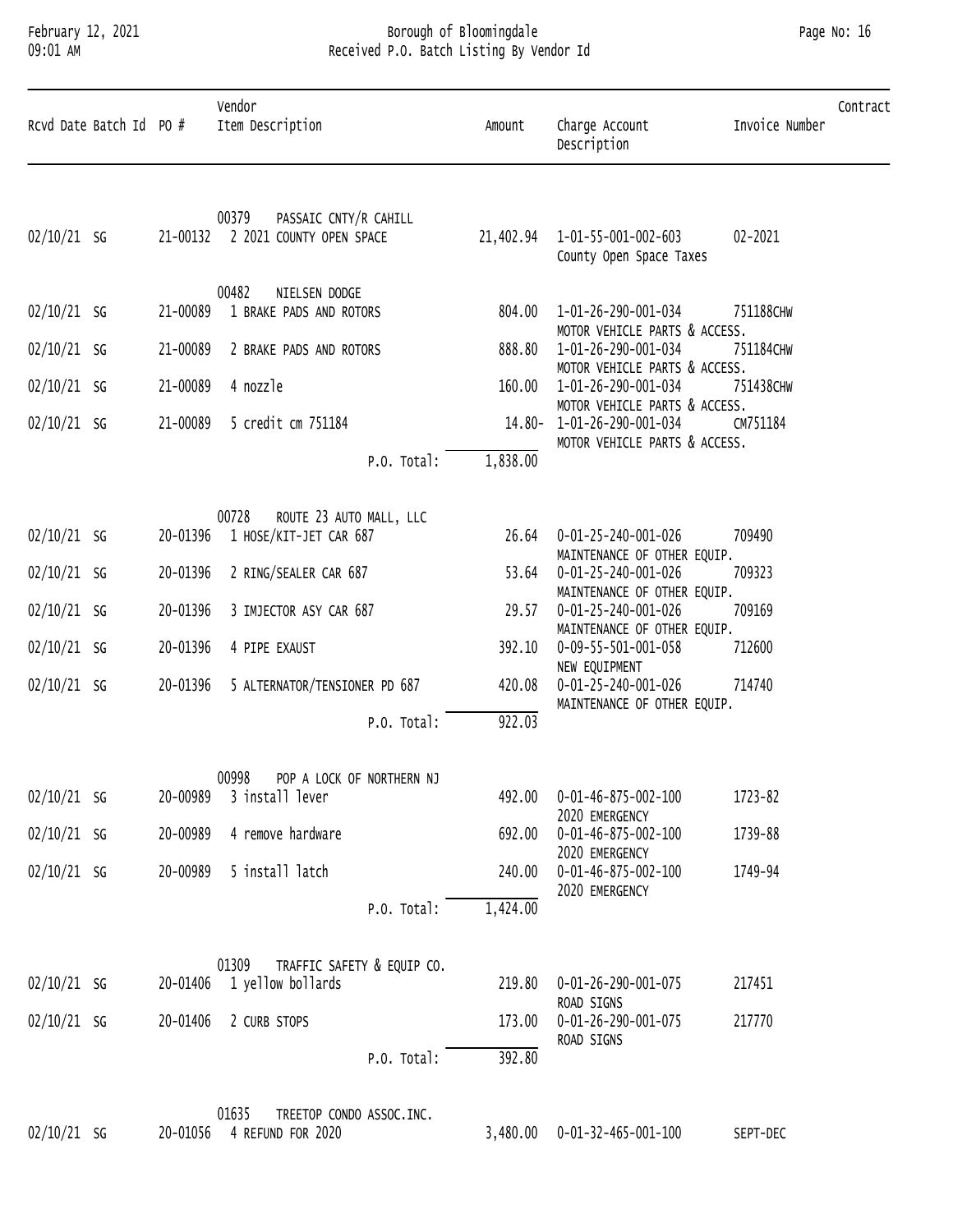#### February 12, 2021 Borough of Bloomingdale Page No: 17 09:01 AM Received P.O. Batch Listing By Vendor Id

| Page No: 17 |  |
|-------------|--|
|-------------|--|

| Rcvd Date Batch Id PO # |          | Vendor<br>Item Description                                         | Amount   | Charge Account<br>Description                                           | Contract<br>Invoice Number |  |
|-------------------------|----------|--------------------------------------------------------------------|----------|-------------------------------------------------------------------------|----------------------------|--|
|                         |          |                                                                    |          | MISCELLANEOUS                                                           |                            |  |
| $02/10/21$ SG           | 21-00095 | 02176<br>STEVEN SMITH<br>1 REIMBURSEMENT/CERTIFICATION             | 70.00    | 1-01-25-252-001-255<br>SEARCH AND RESCUE                                | SARTECH <sub>3</sub>       |  |
| $02/10/21$ SG           | 21-00101 | 02207<br>GOMM'S TIRE<br>3 2021 TIRES                               | 684.00   | 1-01-27-340-001-051                                                     | 16960                      |  |
| $02/10/21$ SG           | 21-00101 | 4 2021 TIRES                                                       | 892.00   | VEHICLE EXPENSE/REPAIR<br>1-01-26-290-001-034                           | 17058                      |  |
|                         |          | P.O. Total:                                                        | 1,576.00 | MOTOR VEHICLE PARTS & ACCESS.                                           |                            |  |
| $02/10/21$ SG           | 20-01310 | 02325<br>ACTION DATA SERVICES, INC.<br>8 payroll services for 2020 | 125.00   | 0-01-20-130-001-226<br>PAYROLL SERVICES                                 | 71686                      |  |
| $02/10/21$ SG           | 21-00015 | 02425<br>ADVANCED PLUMBING AND DRAIN CL<br>1 101 hamburg main line | 370.00   | 1-01-26-310-001-024                                                     | 337029                     |  |
| $02/10/21$ SG           | 21-00015 | 2 SNAKE MAIN 190 UNION                                             | 265.00   | CLEANING & MAINTENANCE<br>1-01-26-310-001-024                           | 337146                     |  |
| $02/10/21$ SG           | 21-00015 | 3 SNAKE MAIN sr center                                             | 265.00   | CLEANING & MAINTENANCE<br>1-01-26-310-001-024<br>CLEANING & MAINTENANCE | 337254                     |  |
|                         |          | P.O. Total:<br>J & D LONGO LLC<br>02654                            | 900.00   |                                                                         |                            |  |
| $02/10/21$ SG           | 21-00043 | 2 framing for new automactic doo                                   |          | 3,450.00  1-01-46-875-002-100<br>2020 EMERGENCY                         | 2/10/2021                  |  |
| $02/10/21$ SG           |          | 02686 STAPLES, INC.<br>20-00008 66 Office Sup. Acct. #1053841NYC   |          | 67.98  0-01-28-370-001-207                                              | 3466245499                 |  |
| $02/10/21$ SG           |          | 20-00008 67 Office Sup. Acct. #1053841NYC                          | 134.99   | ALL PROGRAMS<br>0-01-28-370-001-207                                     | 3466245500                 |  |
| $02/10/21$ SG           |          | 20-00008 68 Office Sup. Acct. #1053841NYC                          | 24.41    | ALL PROGRAMS<br>0-01-28-370-001-207<br>ALL PROGRAMS                     | 3466245501                 |  |
| $02/10/21$ SG           |          | 20-00008 69 Office Sup. Acct. #1053841NYC                          | 43.99    | 0-01-28-370-001-207<br>ALL PROGRAMS                                     | 3466245502                 |  |
| $02/10/21$ SG           |          | 20-00008 70 Office Sup. Acct. #1053841NYC                          | 28.98    | 0-01-28-370-001-207<br>ALL PROGRAMS                                     | 3466311830                 |  |
| $02/10/21$ SG           |          | 20-00008 71 Office Sup. Acct. #1053841NYC                          | 4.39     | 0-01-28-370-001-207<br>ALL PROGRAMS                                     | 3466311831                 |  |
| $02/10/21$ SG           |          | 20-00008 72 Office Sup. Acct. #1053841NYC                          | 5.59     | 0-01-28-370-001-207<br>ALL PROGRAMS                                     | 3466311832                 |  |
| $02/10/21$ SG           |          | 20-00008 73 Office Sup. Acct. #1053841NYC                          | 5.59     | 0-01-28-370-001-207<br>ALL PROGRAMS                                     | 3466311833                 |  |
| $02/10/21$ SG           |          | 20-00008 74 Office Sup. Acct. #1053841NYC                          | 37.88    | 0-01-28-370-001-207<br>ALL PROGRAMS                                     | 3466536932                 |  |
| $02/10/21$ SG           |          | 20-00008 75 Office Sup. Acct. #1053841NYC                          | 130.00   | 0-01-28-370-001-207                                                     | 3466755314                 |  |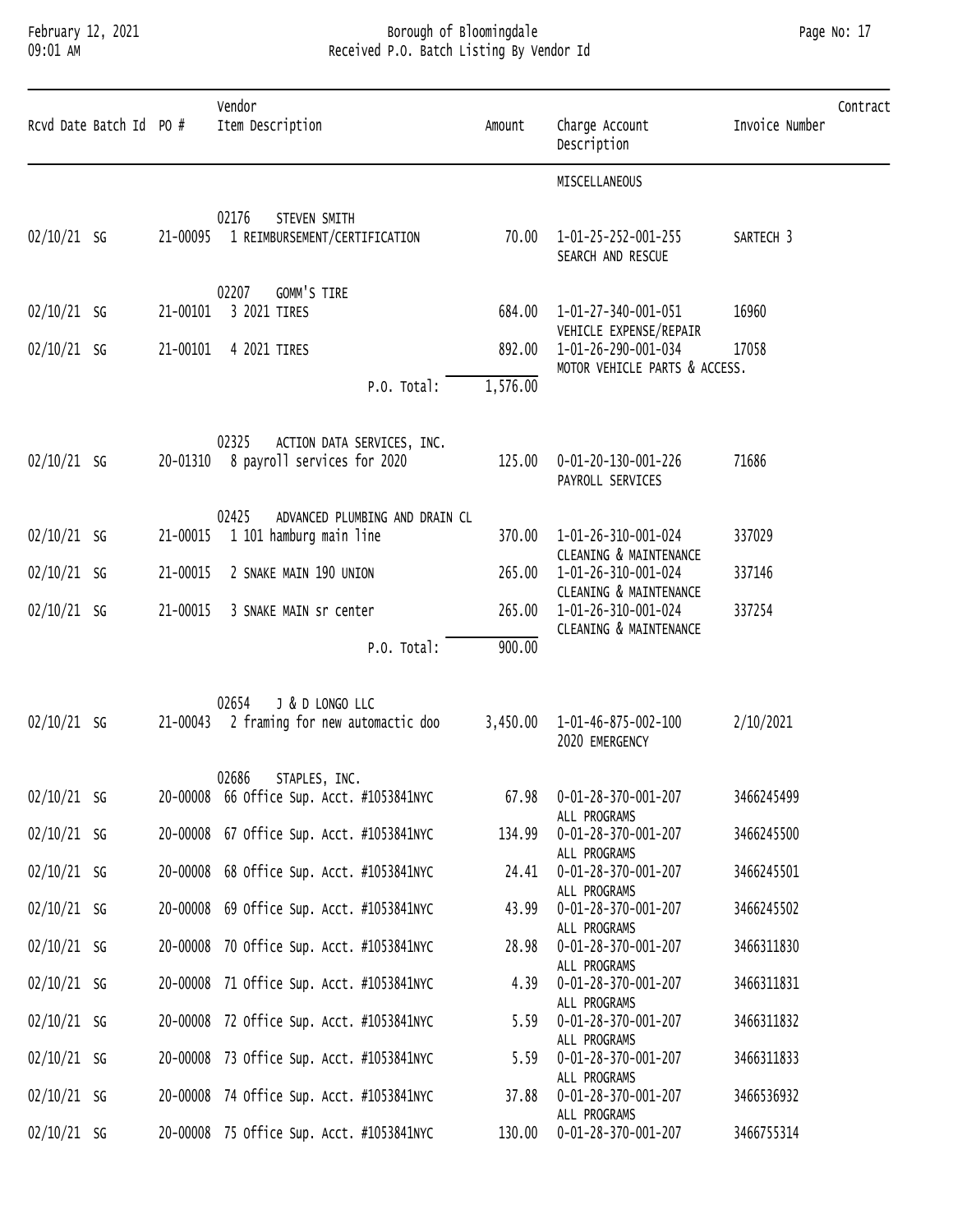#### February 12, 2021 Borough of Bloomingdale Page No: 18 09:01 AM Received P.O. Batch Listing By Vendor Id

| Rcvd Date Batch Id PO # | Vendor<br>Item Description                                                | Amount   | Charge Account<br>Description                                   | Invoice Number | Contract |
|-------------------------|---------------------------------------------------------------------------|----------|-----------------------------------------------------------------|----------------|----------|
|                         | P.O. Total:                                                               | 483.80   | ALL PROGRAMS                                                    |                |          |
| $02/10/21$ SG           | 03415<br>WOODLAND PARK RANGE LLC<br>20-01293  1 I-551538 - QUALIFICATIONS |          | 630.00  0-01-25-240-001-085<br>AMMO & OTHER SUPPLIES            | 5551338        |          |
| $02/10/21$ SG           | 03674<br>AIRGAS USA, LLC<br>20-00128 20 REFILLS                           |          | $6.60$ $0-01-26-310-001-028$<br>OTHER PROF. & SPECIAL SERVICES  | 9976122054     |          |
| $02/10/21$ SG           | 03844<br>ALBERT GALLAGHER<br>21-00163 1 CLOTHING REIMBURSEMENT            |          | 93.77  1-01-26-290-001-043<br>UNIFORMS                          | 2337953        |          |
| $02/10/21$ SG           | 03867<br>NEW JERSEY DOOR WORKS, INC<br>$20-01422$ 1 repair to door 3      | 1,300.00 | 0-01-26-310-001-024<br>CLEANING & MAINTENANCE                   | 136052         |          |
| $02/10/21$ SG           | 04056<br>DMC ASSOCIATES, INC<br>20-01407 1 union ave / oak                |          | 2,600.00  0-01-20-165-001-028<br>OTHER PROF. & SPECIAL SERVICES | 2012049-001    |          |
| $02/10/21$ SG           | 04499<br>R & J CONTROL INC<br>20-01427 1 MAINT FOR GENERATOR              | 388.50   | 0-01-26-310-001-024<br>CLEANING & MAINTENANCE                   | 22007255       |          |
| $02/10/21$ SG           | 04578<br>MID-ATLANTIC TRUCK CENTRE, INC<br>21-00021 1 HOSE ASSY & TUBE    |          | 72.41  1-01-26-290-001-034<br>MOTOR VEHICLE PARTS & ACCESS.     | X101115355     |          |
| $02/10/21$ SG           | 04681 ATRA JANITORIAL CO, INC<br>$21-00014$ 1 t/p facial tissue           |          | 292.37 1-01-26-310-001-024<br>CLEANING & MAINTENANCE            | 77783          |          |
| $02/10/21$ SG           | 05038<br>ASSOCIATED TRUCK PARTS<br>20-01385 1 CLAMPS                      |          | 55.96  0-01-26-290-001-034<br>MOTOR VEHICLE PARTS & ACCESS.     | 445660         |          |
| $02/10/21$ SG           | 05217<br>OFFICE CONCEPTS GROUP, INC<br>20-01402 1 2 stamps                | 82.00    | 0-01-20-130-001-036<br>OFFICE SUPPLIES                          | 993528-0       |          |
| $02/10/21$ SG           | 05298<br>SUMMIT ELECTRICAL SUPPLY CO<br>20-01148 1 2 new light poles      | 5,700.00 | 0-01-26-290-001-059<br>ROAD SUPPLIES SAND AND SALT              | 81293-1        |          |
| $02/10/21$ SG           | 05328<br>PRISTINE ELECTRIC<br>20-01011 1 WIRING FOR POWER DOORS           | 4,900.00 | 0-01-46-875-002-100<br>2020 EMERGENCY                           | 218            |          |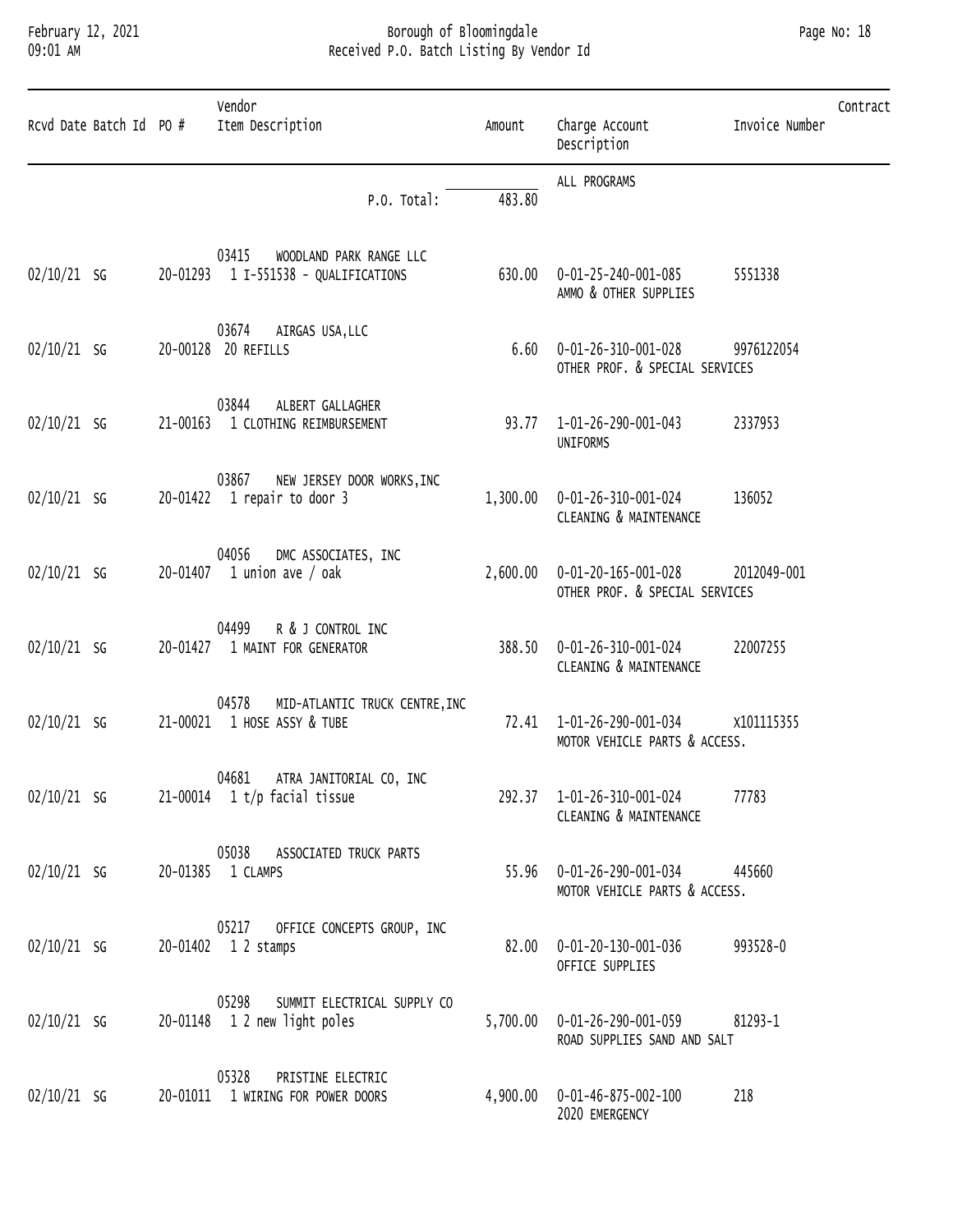### February 12, 2021 Borough of Bloomingdale Page No: 19 09:01 AM Received P.O. Batch Listing By Vendor Id

| Rcvd Date Batch Id PO # |                          | Vendor<br>Item Description                                           | Amount       | Charge Account<br>Description                         | Invoice Number | Contract |
|-------------------------|--------------------------|----------------------------------------------------------------------|--------------|-------------------------------------------------------|----------------|----------|
| $02/10/21$ SG           | 20-01273                 | 05409<br>GILL ID SYSTEMS<br>3 THERMAL SCREENING SYSTEM               | 5,497.00     | 0-01-46-875-002-100                                   | 56844          |          |
| $02/10/21$ SG           | 20-01273                 | 4 THERMAL SCREENING SYSTEM                                           | 199.00       | 2020 EMERGENCY<br>0-01-46-875-002-100                 | 56842          |          |
|                         |                          |                                                                      |              | 2020 EMERGENCY                                        |                |          |
| $02/10/21$ SG           | 20-01273                 | 5 THERMAL SCREENING SYSTEM                                           | 341.00       | 0-01-46-875-002-100<br>2020 EMERGENCY                 | 56895          |          |
| $02/10/21$ SG           | 20-01273                 | 6 THERMAL SCREENING SYSTEM                                           | 201.00       | 0-01-46-875-002-100<br>2020 EMERGENCY                 | 56918          |          |
|                         |                          | P.O. Total:                                                          | 6,238.00     |                                                       |                |          |
|                         |                          | Total for Batch: SG                                                  | 1,470,439.56 |                                                       |                |          |
|                         | Total for Date: 02/10/21 | Total for All Batches:                                               | 1,500,311.20 |                                                       |                |          |
|                         |                          | 00100<br>VERIZON                                                     |              |                                                       |                |          |
| $02/11/21$ MY           | 21-00206                 | 1 FEBRUARY 2021 BILLS                                                | 311.16       | 1-01-31-440-001-076<br>TELEPHONE CHARGES              |                |          |
| 02/11/21 MY             | 21-00206                 | 2 FEBRUARY 2021 BILLS                                                | 40.00        | 1-01-31-440-001-076                                   |                |          |
| $02/11/21$ MY           | 21-00206                 | 3 FEBRUARY 2021 BILLS                                                | 138.99       | TELEPHONE CHARGES<br>1-01-31-440-001-076              |                |          |
| $02/11/21$ MY           | 21-00206                 | 4 FEBRUARY 2021 BILLS                                                | 67.64        | TELEPHONE CHARGES<br>1-01-31-440-001-076              |                |          |
| $02/11/21$ MY           | 21-00206                 | 5 FEBRUARY 2021 BILLS                                                | 126.11       | TELEPHONE CHARGES<br>1-01-31-440-001-076              |                |          |
| $02/11/21$ MY           | 21-00206                 | 6 FEBRUARY 2021 BILLS                                                | 80.38        | TELEPHONE CHARGES<br>1-01-31-440-001-076              |                |          |
|                         |                          |                                                                      |              | TELEPHONE CHARGES                                     |                |          |
| $02/11/21$ MY           | 21-00206                 | 7 FEBRUARY 2021 BILLS                                                | 40.00        | 1-01-31-440-001-076<br>TELEPHONE CHARGES              |                |          |
| $02/11/21$ MY           | 21-00206                 | 8 FEBRUARY 2021 BILLS                                                | 43.68        | 1-01-31-440-001-076<br>TELEPHONE CHARGES              |                |          |
|                         |                          | P.O. Total:                                                          | 847.96       |                                                       |                |          |
| $02/11/21$ MY           |                          | 00348<br>NJ STATE DEPT OF HEALTH<br>21-00195 2 2021 DOG LICENSE FEES | 606.60       | T-12-56-851-001-821<br>DUE TO STATE OF NJ             | JANUARY        |          |
|                         |                          | 01212<br>EUGENE PORTA                                                |              |                                                       |                |          |
| $02/11/21$ MY           |                          | 21-00133 2 2021 ROAD CLEAN UP                                        |              | 280.00 G-01-41-770-004-301<br>CLEAN COMMUNITES GRANT  | JAN 2021       |          |
| $02/11/21$ MY           | 21-00194                 | 01463<br>DARMOFALSKI ENGINEERING INC<br>1 MEETING ATTEND 1/13/21     | 250.00       | 1-01-21-180-001-028<br>OTHER PROF. & SPECIAL SERVICES | 18131          |          |
| $02/11/21$ MY           | 21-00194                 | 2 APP 695 SCATURRO REVIEW                                            | 250.00       | E-19-56-100-001-695<br>BENJAMIN & LEANNE SCATURRO     | 18130          |          |
|                         |                          | P.O. Total:                                                          | 500.00       |                                                       |                |          |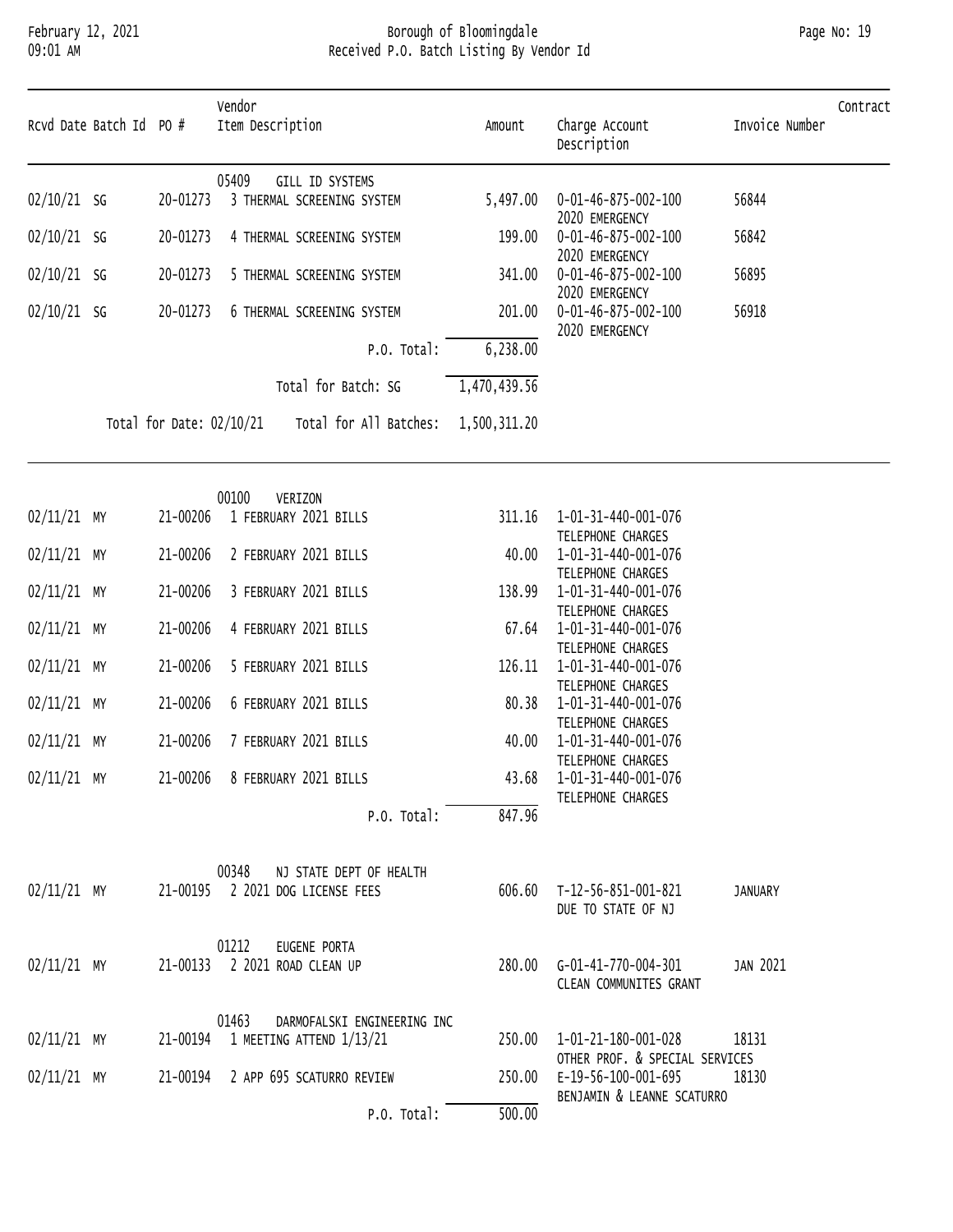### February 12, 2021 Borough of Bloomingdale Page No: 20 09:01 AM Received P.O. Batch Listing By Vendor Id

|               | Rcvd Date Batch Id PO # |          | Vendor<br>Item Description                                              | Amount   | Charge Account<br>Description                                | Invoice Number | Contract |
|---------------|-------------------------|----------|-------------------------------------------------------------------------|----------|--------------------------------------------------------------|----------------|----------|
| 02/11/21 MY   |                         |          | 01477<br>CINTAS FIRE PROTECTION<br>20-00606 32 UNIFORM AND MAT CLEANING |          | 0-01-26-290-001-043                                          | 4067681147     |          |
|               |                         |          |                                                                         | 206.25   | UNIFORMS                                                     |                |          |
| 02/11/21 MY   |                         |          | 20-00606 33 UNIFORM AND MAT CLEANING                                    | 170.92   | 0-01-26-290-001-043<br>UNIFORMS                              | 4071081518     |          |
|               |                         |          | P.O. Total:                                                             | 377.17   |                                                              |                |          |
| $02/11/21$ MY |                         |          | 01724<br>READYREFRESH<br>21-00026 2 Water Delivery to Borough           |          | 71.46  1-01-20-120-001-055<br>SRV CONTRACTS & LEASES         | 21A0016303315  |          |
| 02/11/21 MY   |                         | 21-00156 | 01940<br>BOB TUIT PAVING & LANDSCAPING<br>1 SANDRA LN WATER BREAK       | 2,635.00 | 1-09-55-512-001-203<br>CONTRACTED LABOR                      | 5388           |          |
| 02/11/21 MY   |                         | 21-00020 | 02039<br>JIMMY'S WORK WEAR<br>8 2021 CLOTHING                           | 211.03   | 1-01-26-290-001-043<br><b>UNIFORMS</b>                       | <b>HXBF</b>    |          |
| 02/11/21 MY   |                         |          | 03480<br>DELL MARKETING LP<br>20-01314 1 BORO ADMIN LAPTOP              | 814.33   | C-04-55-882-19F-200<br>ORD 32-2019 BOROUGH WIDE COMPUTER SYS | 10460718802    |          |
|               |                         |          | 03638<br>RICHARD BRIGLIADORO, ESQ                                       |          |                                                              |                |          |
| 02/11/21 MY   |                         |          | 21-00193 1 1/13/21 MEETING ATTEND                                       | 720.00   | 1-01-21-180-001-028<br>OTHER PROF. & SPECIAL SERVICES        | 248619         |          |
| 02/11/21 MY   |                         | 21-00193 | 2 APP #687 MIGLIN RESOLUTION                                            | 624.00   | E-19-56-100-001-687                                          | 248620         |          |
| 02/11/21 MY   |                         | 21-00193 | 3 APP #692 MAHLER REVIEW                                                | 64.00    | BERNADETTE MIGLIN<br>E-19-56-100-001-692                     | 248621         |          |
| $02/11/21$ MY |                         |          | 21-00193 4 APPP 693 REVIEW 2013 RESOLUTIO                               |          | DANIEL G MAHLER<br>608.00 E-19-56-100-001-647                | 248622         |          |
|               |                         |          | P.O. Total:                                                             | 2,016.00 | BERNADETTE COVIELLO MASTRIA                                  |                |          |
| 02/11/21 MY   |                         |          | 04492<br>BILLY DOTY<br>21-00048 2 2021 services                         | 575.00   | 1-09-55-501-001-237<br>LAB FEES                              | 01-2021        |          |
| 02/11/21 MY   |                         |          | 04511<br>GL GROUP, INC<br>21-00134 1 BORO HALL SERVICE CALL             | 250.00   | 1-01-26-310-001-024                                          | 4566           |          |
| 02/11/21 MY   |                         | 21-00134 | 2 BORO HALL SERVICE CALL                                                | 55.00    | CLEANING & MAINTENANCE<br>0-01-26-310-001-024                | 4531           |          |
|               |                         |          | P.O. Total:                                                             | 305.00   | CLEANING & MAINTENANCE                                       |                |          |
|               |                         |          | 05260<br>AMAZON.COM CORPORATE CREDIT                                    |          |                                                              |                |          |

|               | <b>UJZOU</b><br>AMAZUN.CUM CURPURAIE CREDII |            |                        |              |  |
|---------------|---------------------------------------------|------------|------------------------|--------------|--|
| $02/11/21$ MY | 84 AMAZON ORDERS 2020<br>20-00085           | ., 173. 19 | 0-01-26-310-001-024    | DPW END 2020 |  |
|               |                                             |            | CLEANING & MAINTENANCE |              |  |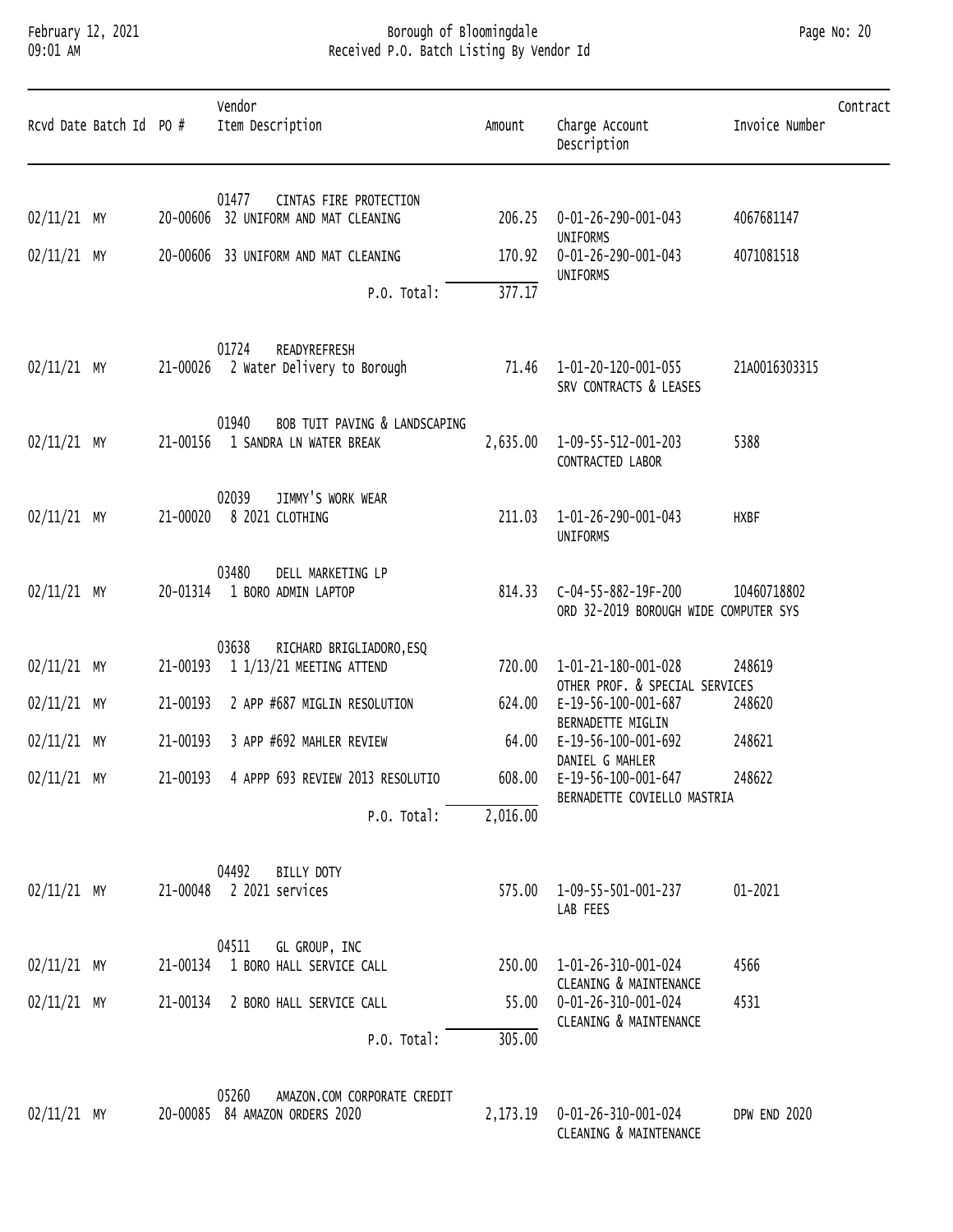# February 12, 2021 Borough of Bloomingdale Page No: 21 09:01 AM Received P.O. Batch Listing By Vendor Id

| Rcvd Date Batch Id PO # |                            | Vendor<br>Item Description                            | Amount    | Charge Account<br>Description                                    | Invoice Number | Contract |
|-------------------------|----------------------------|-------------------------------------------------------|-----------|------------------------------------------------------------------|----------------|----------|
| $02/11/21$ MY           |                            | 20-00085 85 LIBRARY CAKE PANS                         | 40.39     | 0-01-29-390-001-217<br>OFFICE SUPPLIES                           | 434376878554   |          |
| $02/11/21$ MY           |                            | 20-00085 86 LIBRARY CAKE PANS                         | 186.99    | 0-01-29-390-001-217<br>OFFICE SUPPLIES                           | 494849335795   |          |
|                         |                            | P.O. Total:                                           | 2,400.57  |                                                                  |                |          |
|                         |                            | Total for Batch: MY                                   | 11,640.12 |                                                                  |                |          |
| $02/11/21$ SG           | 21-00207                   | 00442<br>STATE OF NJ DEPT. LABOR &<br>1 4th qurt 2020 | 596.63    | 0-01-29-390-001-230                                              | 4TH QURT 2020  |          |
|                         |                            |                                                       |           | PART TIME                                                        |                |          |
| $02/11/21$ SG           | 21-00207                   | 2 4th qurt 2020                                       | 3,953.29  | T-14-56-851-001-801<br>MISCELLANEOUS                             | 4TH QURT 2020  |          |
|                         |                            | P.O. Total:                                           | 4,549.92  |                                                                  |                |          |
| $02/11/21$ SG           | 21-00163                   | 03844<br>ALBERT GALLAGHER<br>2 CLOTHING REIMBURSEMENT | 36.73     | 1-01-26-290-001-043<br>UNIFORMS                                  | 960738551      |          |
|                         |                            | Total for Batch: SG                                   | 4,586.65  |                                                                  |                |          |
|                         | Total for Date: 02/11/21   | Total for All Batches:                                | 16,226.77 |                                                                  |                |          |
|                         |                            | 00006<br>PASSAIC COUNTY/ R CAHILL                     |           |                                                                  |                |          |
| 02/12/21 MY             | 21-00208                   | 1 2019-20 ADDED/OMITTED                               | 4,034.20  | $0 - 01 - 55 - 001 - 002 - 602$<br>County Taxes Added & Ommitted |                |          |
|                         |                            | Total for Batch: MY                                   | 4,034.20  |                                                                  |                |          |
|                         | Total for Date: $02/12/21$ | Total for All Batches:                                | 4,034.20  |                                                                  |                |          |
|                         |                            |                                                       |           |                                                                  |                |          |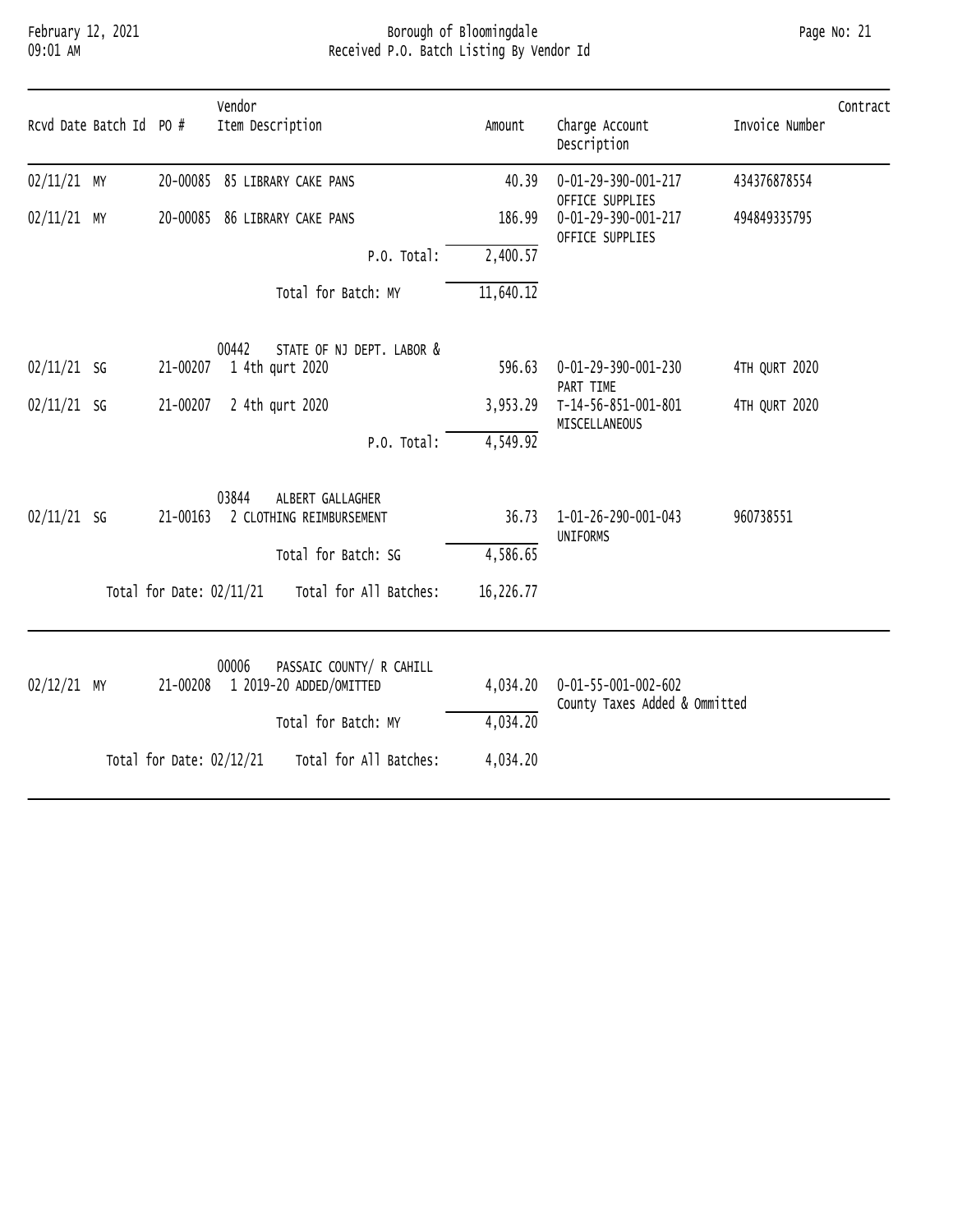|                       | Batch Id | Batch Total  |  |
|-----------------------|----------|--------------|--|
| Total for Batch: MY   |          | 1,883,647.96 |  |
| Total for Batch: SG   |          | 1,476,074.12 |  |
| Total Of All Batches: |          | 3,359,722.08 |  |